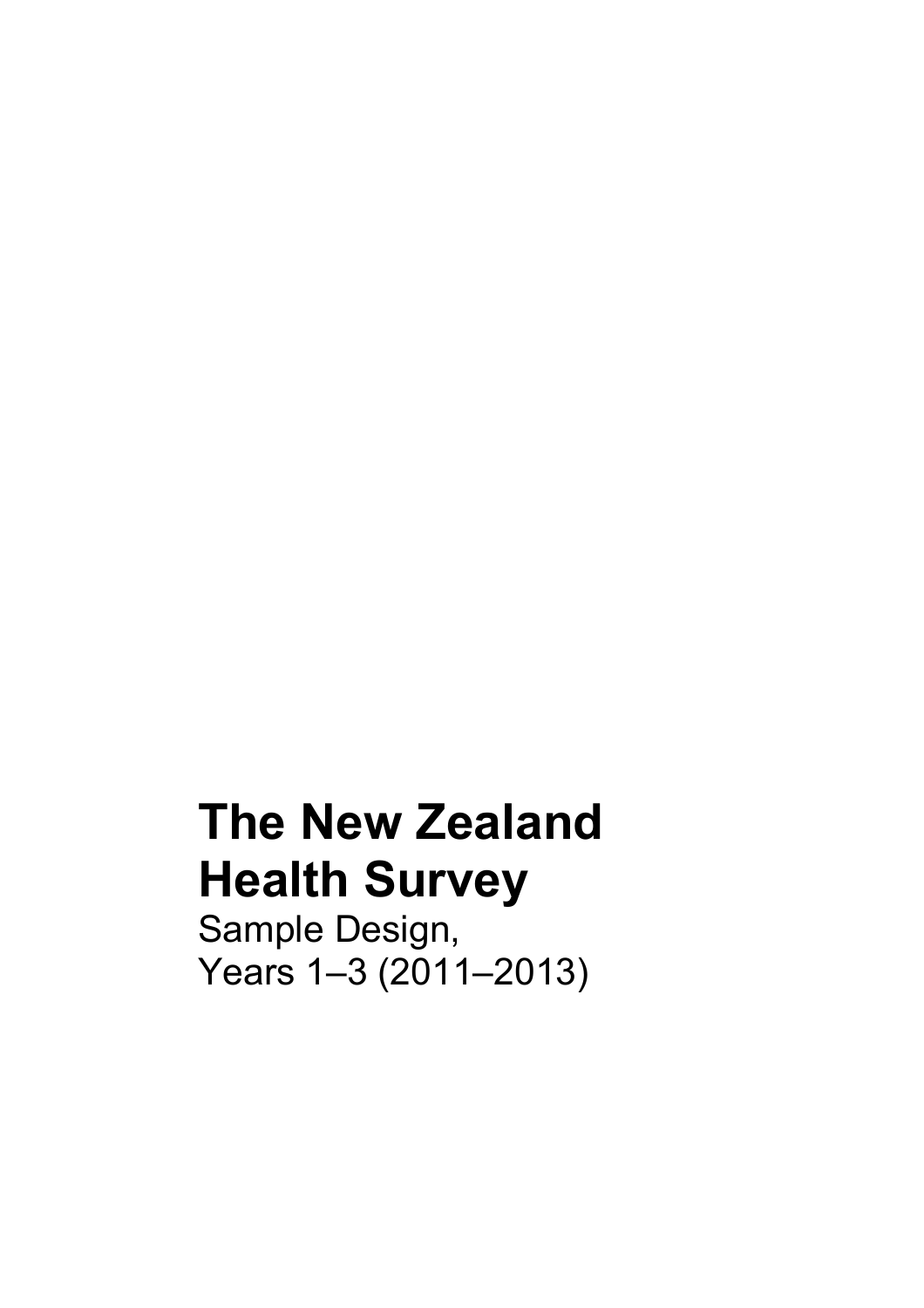Citation: Ministry of Health. 2011. *The New Zealand Health Survey: Sample design, years 1–3 (2011–2013)*. Wellington: Ministry of Health.

> Published in December 2011 by the Ministry of Health PO Box 5013, Wellington 6145, New Zealand

> > ISBN 978-0-478-37375-2 (online) HP 5433

This document is available on the Ministry of Health's website: www.health.govt.nz

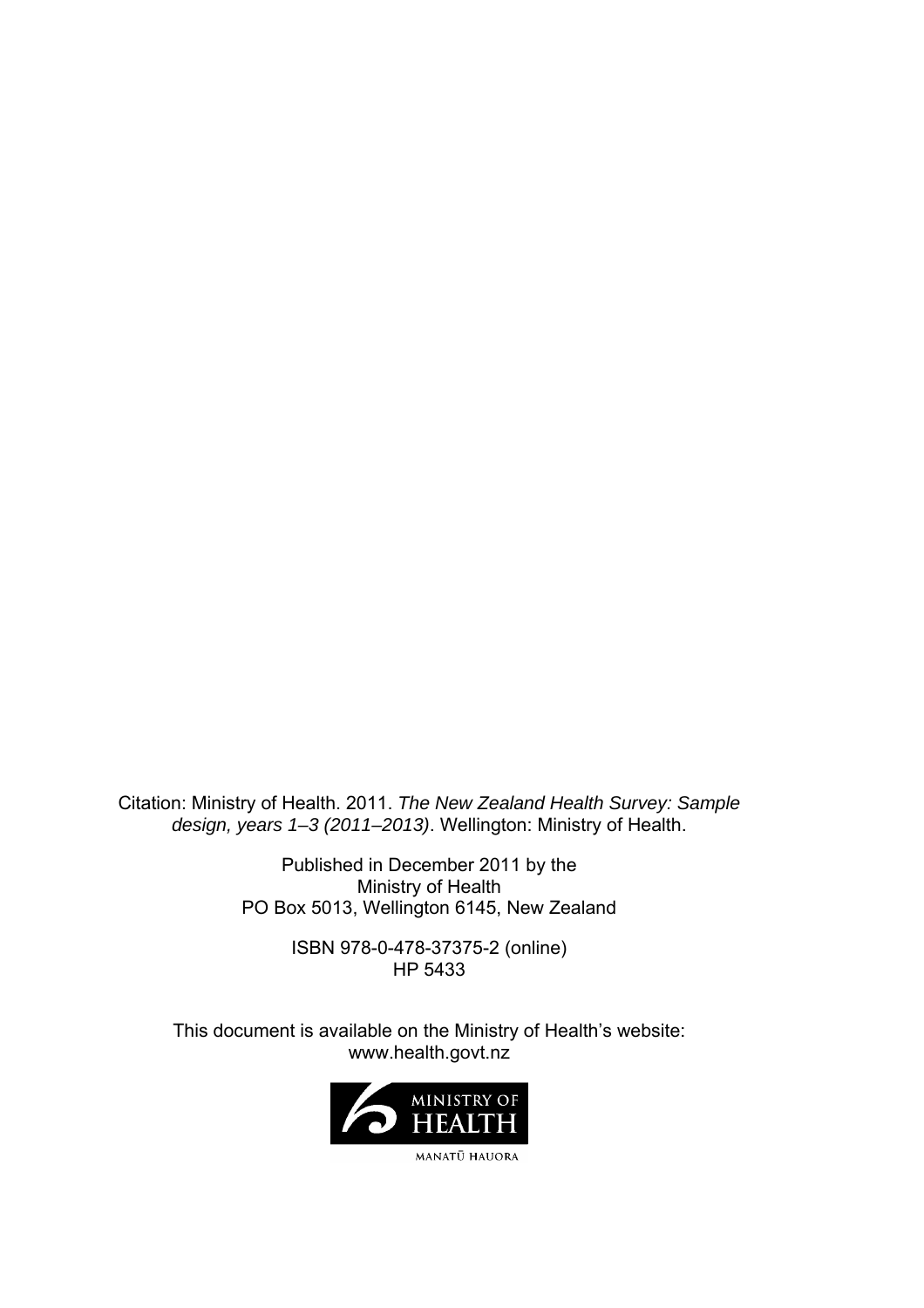# **Contents**

| 1              | Introduction                                                                 |    |  |  |  |  |  |
|----------------|------------------------------------------------------------------------------|----|--|--|--|--|--|
| $\overline{2}$ | <b>Sample Design Objectives</b>                                              |    |  |  |  |  |  |
| 3              | Determination of Sample Size                                                 | 4  |  |  |  |  |  |
| 4              | Sample Design                                                                | 6  |  |  |  |  |  |
|                | Survey population<br>4.1                                                     | 6  |  |  |  |  |  |
|                | 4.2<br>Area-based sample                                                     | 6  |  |  |  |  |  |
|                | 4.3<br>Electoral roll sample                                                 | 9  |  |  |  |  |  |
|                | 4.4<br>Summary of sample sizes                                               | 9  |  |  |  |  |  |
| 5              | NZHS Sample Selection Process                                                | 11 |  |  |  |  |  |
|                | 5.1<br>Overview of selection                                                 | 11 |  |  |  |  |  |
|                | 5.2<br>Selection of the meshblock master samples                             | 12 |  |  |  |  |  |
|                | 5.3<br>Allocation of meshblocks to yearly quarters                           | 14 |  |  |  |  |  |
|                | Selection of households in meshblocks<br>5.4                                 | 14 |  |  |  |  |  |
|                | Appendices                                                                   |    |  |  |  |  |  |
|                | Appendix 1: Calculation of Targeting Factors                                 | 16 |  |  |  |  |  |
|                | Appendix 2: Detailed Standard Errors for the Final Sample Design (Option 16) | 24 |  |  |  |  |  |
|                | <b>Further Reading</b>                                                       | 25 |  |  |  |  |  |

# List of Tables

| Table 1:  | Required standard errors (SEs) and annual sample size for prevalence estimates for<br>the total population          | $\overline{4}$ |
|-----------|---------------------------------------------------------------------------------------------------------------------|----------------|
| Table 2:  | Required standard errors (SEs) and annual sample size for prevalence estimates for<br>the Māori population          | 5              |
| Table 3:  | Summary of selected design variables                                                                                | 8              |
| Table 4:  | Expected quarterly and annual sample sizes for the New Zealand Health Survey                                        | 10             |
| Table 5:  | Overview of sample selection process                                                                                | 11             |
| Table A1: | Model used to simulate self-identified Māori ancestry / electoral household status,<br>where missing                | 20             |
| Table A2: | Best designs for minimising combined criterion <sup>1</sup> (1 $*$ Maori SE + 1 $*$ Pacific SE + 1 $*$<br>Asian SE) | 23             |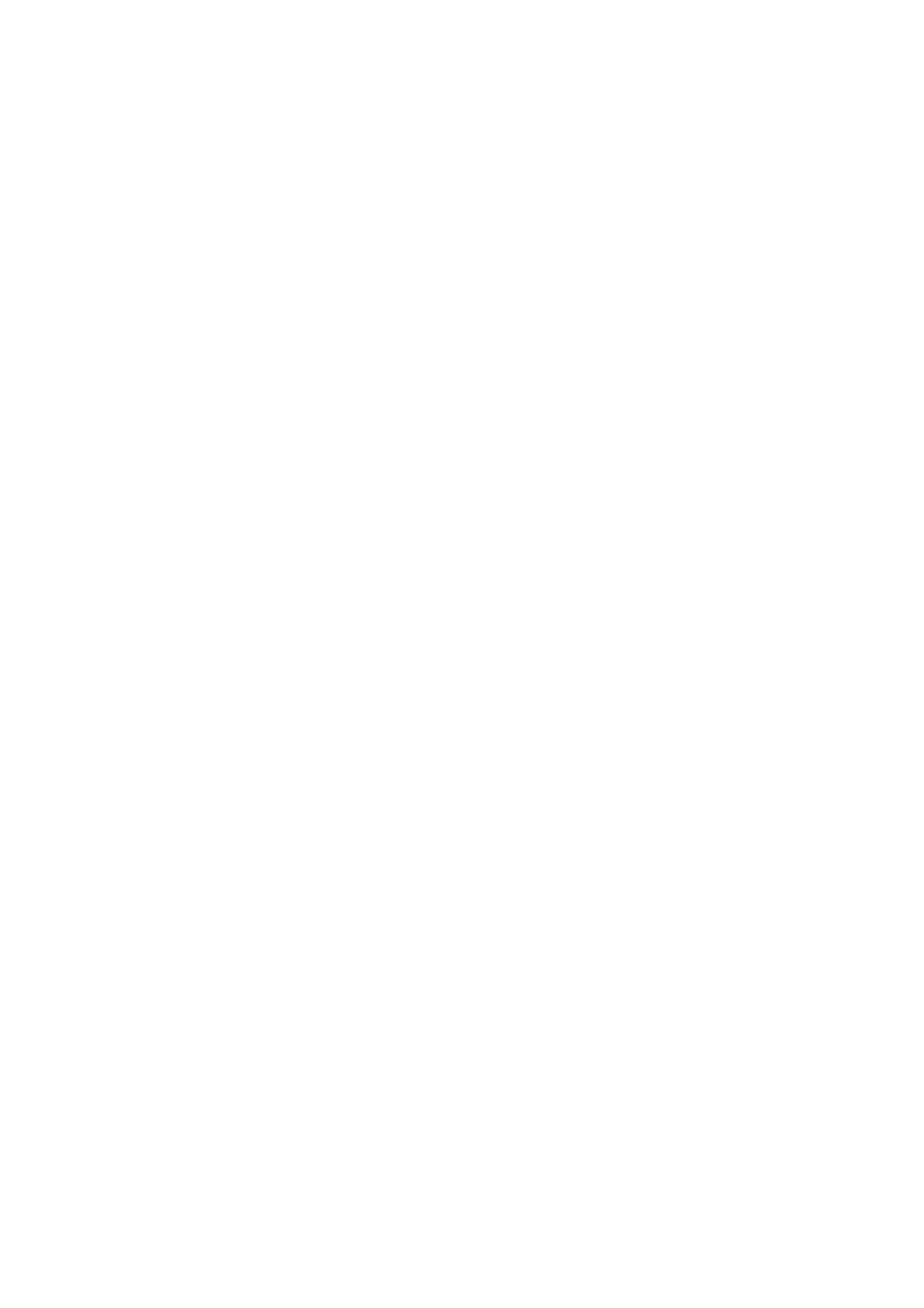# <span id="page-4-0"></span>**1 Introduction**

The New Zealand Health Survey (NZHS) is an important data collection tool, used to monitor population health and provide supporting evidence for health policy and strategy development. The NZHS is a key element in the governmental cross-sector programme of Official Social Statistics, and it operates under strict ethical standards.

The Health and Disability Intelligence (HDI) group within the Ministry of Health's Policy Business Unit is responsible for the design, analyses and reporting of the NZHS.

Previously the NZHS has consisted of a stand-alone survey conducted once every three or four years. The wider health survey programme has included separate adult and child nutrition surveys, tobacco, alcohol and drug-use surveys, Te Rau Hinengaro (the New Zealand Mental Health Survey) and an oral health survey.

From 2011 the above surveys have been integrated into the single NZHS, which is in continuous operation. The survey includes both children and adults. The objectives and the proposed topic areas for the NZHS are summarised in a document available on the Ministry website: www.health.govt.nz

The NZHS now comprises a set of core questions that will always be asked, combined with a flexible programme of rotating topic modules that will change every six or 12 months. The core questionnaire will be based on questions used in the 2006/07 NZHS.

In addition to the questionnaire, the survey includes a range of objective tests, with height and weight currently measured. The addition of blood pressure measurements is anticipated during 2012.

The new approach of a continuous survey with core and module questions allows for both greater flexibility of content and more frequent updating of information. The ability to add survey questions on a range of topics of emerging policy interest, and to monitor outcomes before and after different periods, will enhance the survey's contribution to the evidence base for health policy.

With the continuous NZHS, key health indicators can be compiled annually using data from the past one or two years depending on the subpopulation. It will also be possible to pool survey data sets across years. Pooling data sets will improve both the statistical precision of estimates for Māori and ethnic minorities (including Pacific and Asian ethnic groups) and the range and statistical quality of analyses that can be undertaken at a regional or district level.

The current sample design was developed in collaboration with the Centre for Statistical and Survey Methodology, University of Wollongong, Australia. The Ministry has contracted a professional survey company, CBG Research Ltd, to conduct the survey field activities.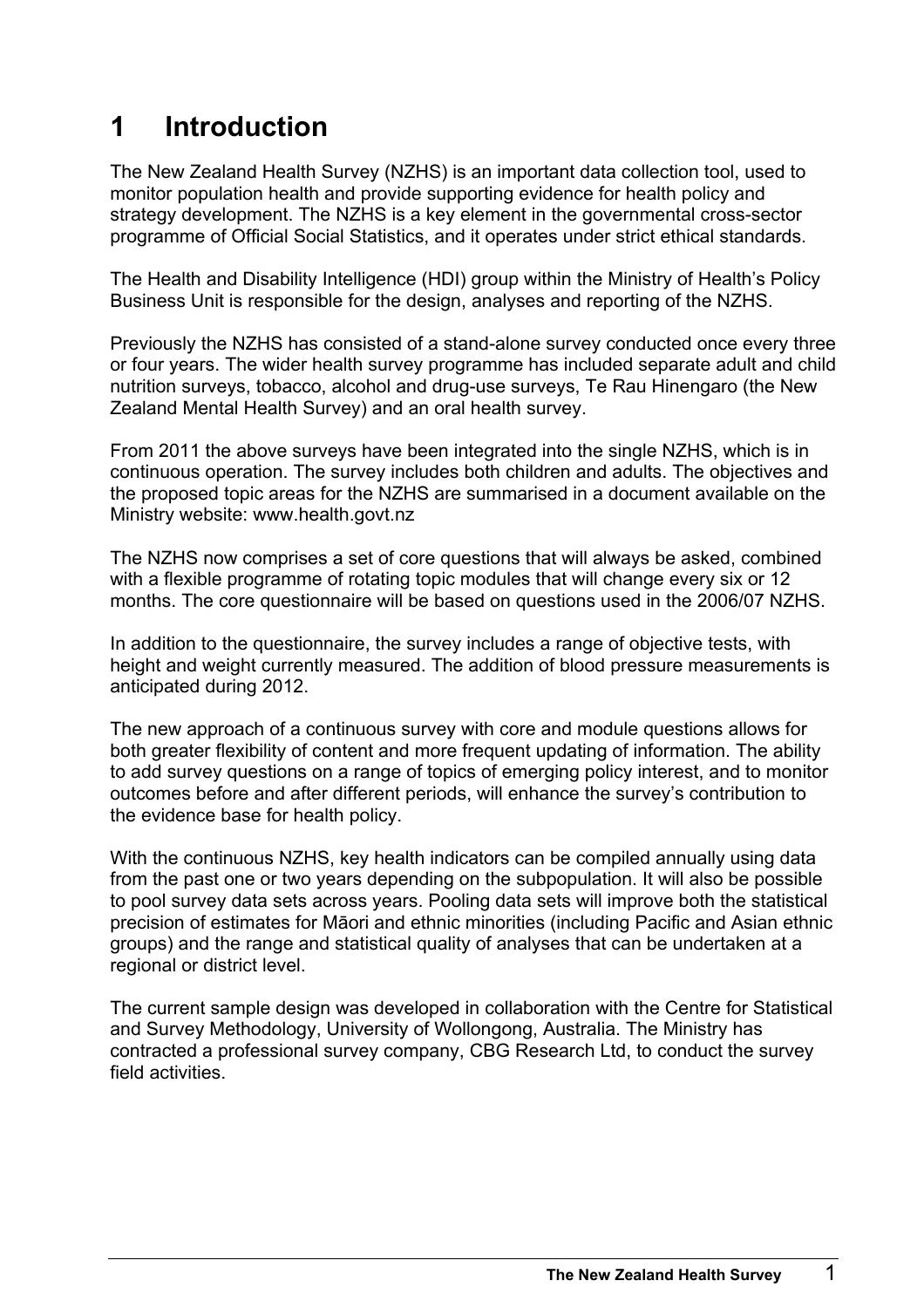The NZHS sample is selected using a stratified multi-stage area design. The survey questionnaire is administered using face-to-face and computer-assisted personal interviewing (CAPI) to adults aged 15 years and older and to children aged 0 to 14 years, the latter through their parent or legal guardian, who acts as a proxy respondent.

The NZHS dress rehearsal went into the field in May 2011, and the NZHS then went into full operation in July 2011. This report describes in detail the sample design and the selection of areas of the NZHS for years 1–3 (2011–2013). A report outlining the data collection will be released in 2012. NZHS findings will be released from mid-2012.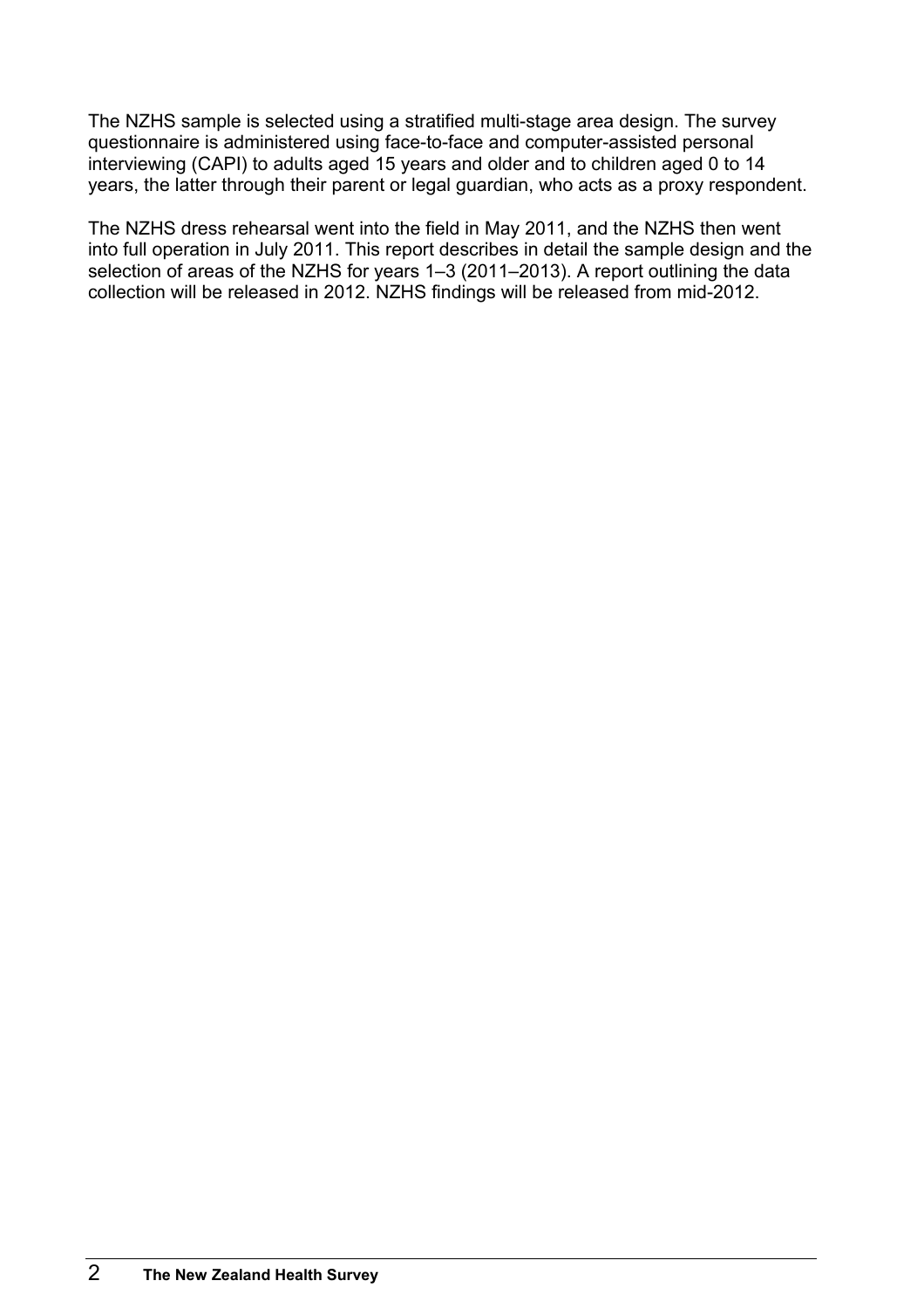# <span id="page-6-0"></span>**2 Sample Design Objectives**

The main objectives of the sample design are to:

- support analysis of the survey data by multiple users
- provide estimates for children and adults
- provide estimates for a range of prevalences, including health behaviours and health conditions
- provide estimates by ethnic group
- provide estimates by geographical region, including district health board (DHB), with age, sex and ethnicity breakdowns where feasible.

The objective of providing reasonable estimates by Māori, Pacific and Asian ethnic groups is a priority as their representation in the population is small. Ensuring adequate estimates for these subpopulations, while preserving reasonable precision at the national level, is the main focus of this sample design. A typical multi-stage, area-based design would not give an adequate sample for these groups. Therefore, a dual frame approach has been used to increase the effective sample sizes for these populations: participants are selected from an area-based sample and a list-based electoral roll sample.

In order to boost the Māori sample size, the area-based sample from New Zealand as a whole has been combined with a list-based sample of addresses on the electoral roll. In addition, the area-based sample has been targeted at the ethnic groups of interest by assigning higher probabilities of selection to areas (meshblocks) with higher concentrations of these groups.

The above two strategies have replaced the approach taken in the 2006/07 NZHS of proxy household screening for ethnicity. In the 2006/07 NZHS design, the sample of households consisted of two parts: a main sample and an oversample. One adult was selected at random from each household in the main sample. One 'screenable' adult (if any) was selected from each household in the oversample. A screenable adult was one who was identified as Māori, Pacific or Asian using a proxy screening process applied on the doorstep.

Proxy screening was dropped for the NZHS because:

- an analysis of the 2006/07 NZHS showed that around 20% of Māori are not identified using this approach, which means the improvement for Māori estimates did not meet full expectations.
- the approach adds complexity to the survey
- asking the initial contact to report on the ethnicity of all householders is not reliable. It also creates a barrier to people's participation in the survey when ethnicity is asked at the door.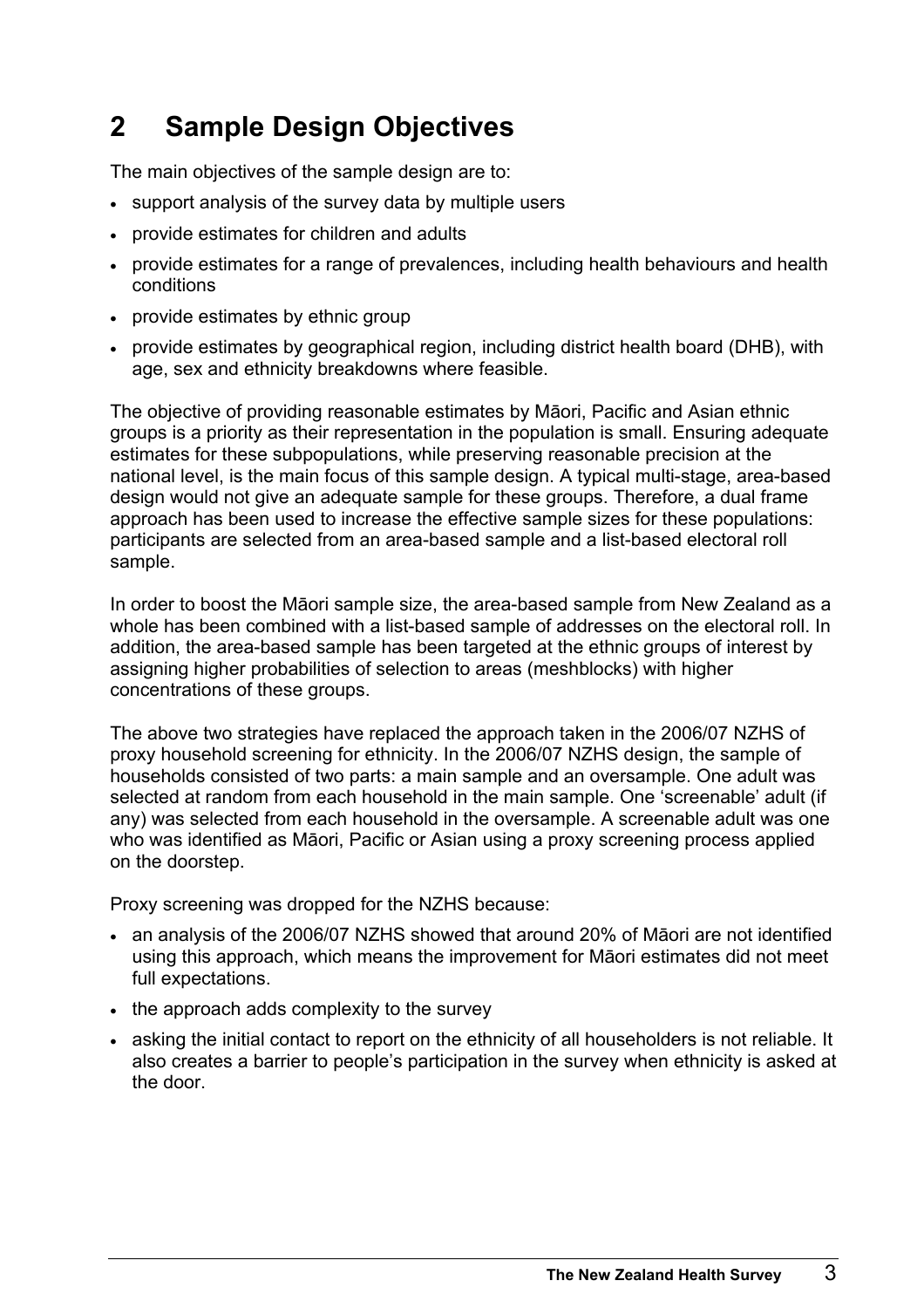# <span id="page-7-0"></span>**3 Determination of Sample Size**

This section describes the determination of the sample size to achieve the sample design objectives.

Table 1 shows approximate prevalences (based on the previous NZHS) for some of the key variables of the survey, desired standard errors (SEs) for annual movement and level estimates, and the required annual sample sizes to achieve these standard errors. The desired standard errors for annual movements were set to the larger of 10% of the prevalence and 0.0025 (ie, 0.25%).

The survey has been designed to yield an annual sample size of approximately 14,000 adults and 5000 children. This number was chosen with reference to budget constraints and the standard errors that would be achieved. Table 1 suggests that this sample size is adequate to achieve most of the desired standard errors for national estimates of key prevalences, apart from rare conditions such as stroke.

| Variable                      | Approximate<br>prevalence | <b>Required SE of</b><br>movement<br>between two<br>successive years | <b>Required SE</b><br>for annual<br>estimates <sup>1</sup> | <b>Required</b><br>annual<br>sample size $2$ |
|-------------------------------|---------------------------|----------------------------------------------------------------------|------------------------------------------------------------|----------------------------------------------|
| Obesity                       | 0.21                      | 0.021                                                                | 0.0148                                                     | 2257                                         |
| Current smoking               | 0.23                      | 0.023                                                                | 0.0163                                                     | 2009                                         |
| Visited a GP in the past year | 0.75                      | 0.075                                                                | 0.0530                                                     | 200                                          |
| <b>Diabetes</b>               | 0.04                      | 0.004                                                                | 0.0028                                                     | 14,400                                       |
| Asthma (under 45)             | 0.25                      | 0.025                                                                | 0.0177                                                     | 1800                                         |
| Problem gambling              | 0.01                      | 0.0025                                                               | 0.0018                                                     | 9504                                         |
| <b>Stroke</b>                 | 0.02                      | 0.0025                                                               | 0.0018                                                     | 18,816                                       |

| <b>Table 1:</b> Required standard errors (SEs) and annual sample size for prevalence estimates for |
|----------------------------------------------------------------------------------------------------|
| the total population                                                                               |

1 This is equal to the required SE for movement, divided by 1.41.

2 Calculated assuming a design effect of 3, which may be conservative for some variables.

Table 2 gives similar information for Māori estimates. The desired standard errors for annual movements were set to the larger of 10% of the prevalence and 0.005 (ie, 0.5%). Māori statistics have been given substantial priority in the design, so that a sample size of approximately 3000 Māori is expected. Some, but not all, of the desired Māori standard errors are achieved with this sample size.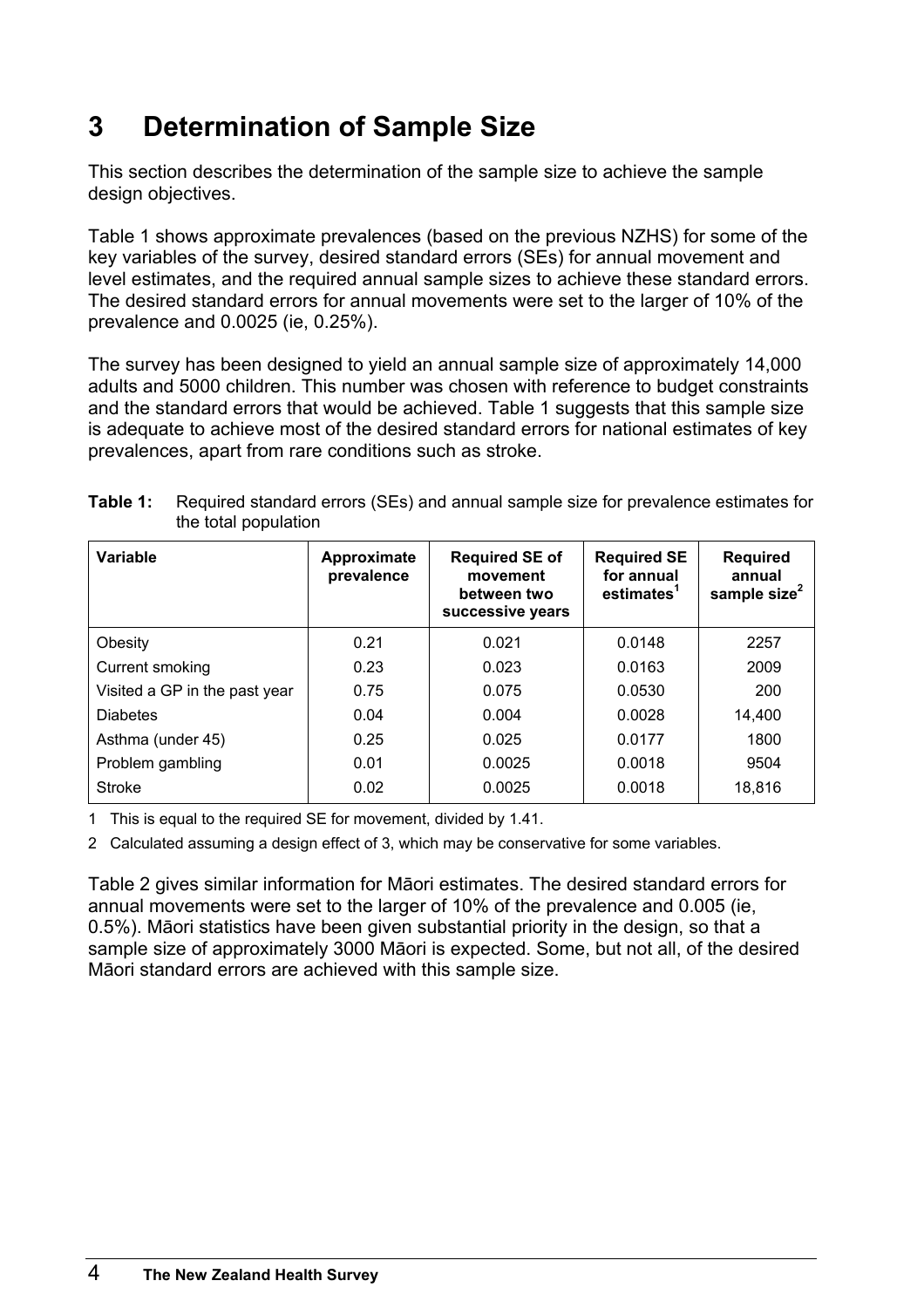| Variable                      | Approximate<br>prevalence | <b>Required SE of</b><br>movement<br>between two<br>successive years | <b>Required SE</b><br>for annual<br>estimates <sup>1</sup> | <b>Required</b><br>annual<br>sample size <sup>2</sup> |
|-------------------------------|---------------------------|----------------------------------------------------------------------|------------------------------------------------------------|-------------------------------------------------------|
| Obesity                       | 0.30                      | 0.03                                                                 | 0.0213                                                     | 1400                                                  |
| Tobacco                       | 0.50                      | 0.05                                                                 | 0.0354                                                     | 600                                                   |
| Visited a GP in the past year | 0.60                      | 0.06                                                                 | 0.0424                                                     | 400                                                   |
| <b>Diabetes</b>               | 0.08                      | 0.008                                                                | 0.0057                                                     | 6900                                                  |
| Asthma (under 45)             | 0.23                      | 0.023                                                                | 0.0163                                                     | 2009                                                  |
| Problem gambling              | 0.03                      | 0.005                                                                | 0.0035                                                     | 6984                                                  |
| <b>Stroke</b>                 | 0.02                      | 0.005                                                                | 0.0035                                                     | 4704                                                  |

#### <span id="page-8-0"></span>**Table 2:** Required standard errors (SEs) and annual sample size for prevalence estimates for the Māori population

1 This is equal to the required SE for movement, divided by 1.41.

2 Calculated assuming a design effect of 3, which may be conservative for some variables.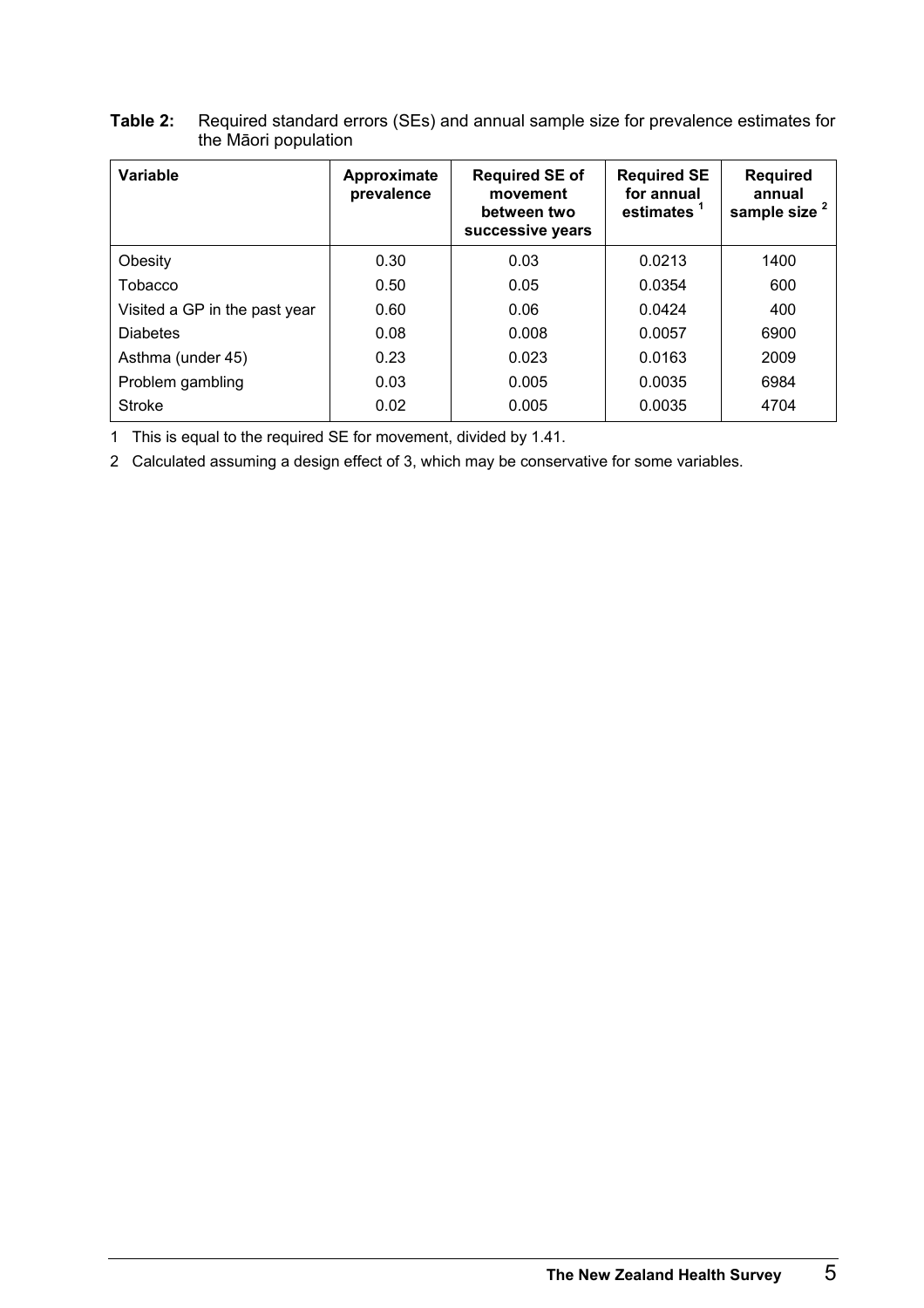# <span id="page-9-0"></span>**4 Sample Design**

# **4.1 Survey population**

The survey population includes the New Zealand resident civilian population of all ages, including those living in aged-care facilities and student accommodation. Some nonprivate dwellings such as prisons, hospitals, hospices, dementia care units and some remote areas are excluded from the survey population.

Institutions such as aged-care facilities are covered in the area-based sample, with 'accommodation units' taking the place of households. Accommodation units have been defined based on operational convenience, and typically consist either of individuals or couples living together in an institution. Accommodation units are listed along with other households in selected meshblocks and are selected systematically. One adult and one child (if any) are selected from each selected household and accommodation unit.

### **4.2 Area-based sample**

Meshblocks (Statistics New Zealand's geographically defined areas for the Census) are the primary sampling units (PSUs) for the area-based sample. The geography and Census data for these meshblocks are readily available and have been used in previous NZHS.

#### **Selection of primary sampling units (PSUs)**

If the meshblocks are selected with equal probability it could lead to an inefficient design, because meshblocks vary considerably in size and the coefficient of variation of meshblock population sizes is about 70%. An approach for dealing with this issue is to select meshblocks with probability proportional to their sizes (PPS) (according to the 2006 Census), and then selecting an equal number of households from each meshblock. This ensures every household in the population has the same probability of being selected. This approach was then modified to give higher probabilities for households in areas where Māori, Pacific or Asian people are more prevalent.

The following formula outlines our approach in selecting the PSUs.

Let  $N_i^*$  be the population in meshblock *i* according to the 2006 Census, and let  $f_i$  be the desired probability of selection for households in this meshblock. The probability assigned to meshblock (MB) *i* is then equal to

#### **Formula 1:**

$$
\pi_i = m_h N_i^* f_i / \left(\sum_{i \in h} N_i^* f_i\right)
$$

where  $m_h$  is the required sample size of meshblocks in DHB  $h$ , and  $f_i$  is a 'targeting' factor' by which areas with more Māori, Pacific or Asian people are expected to be oversampled.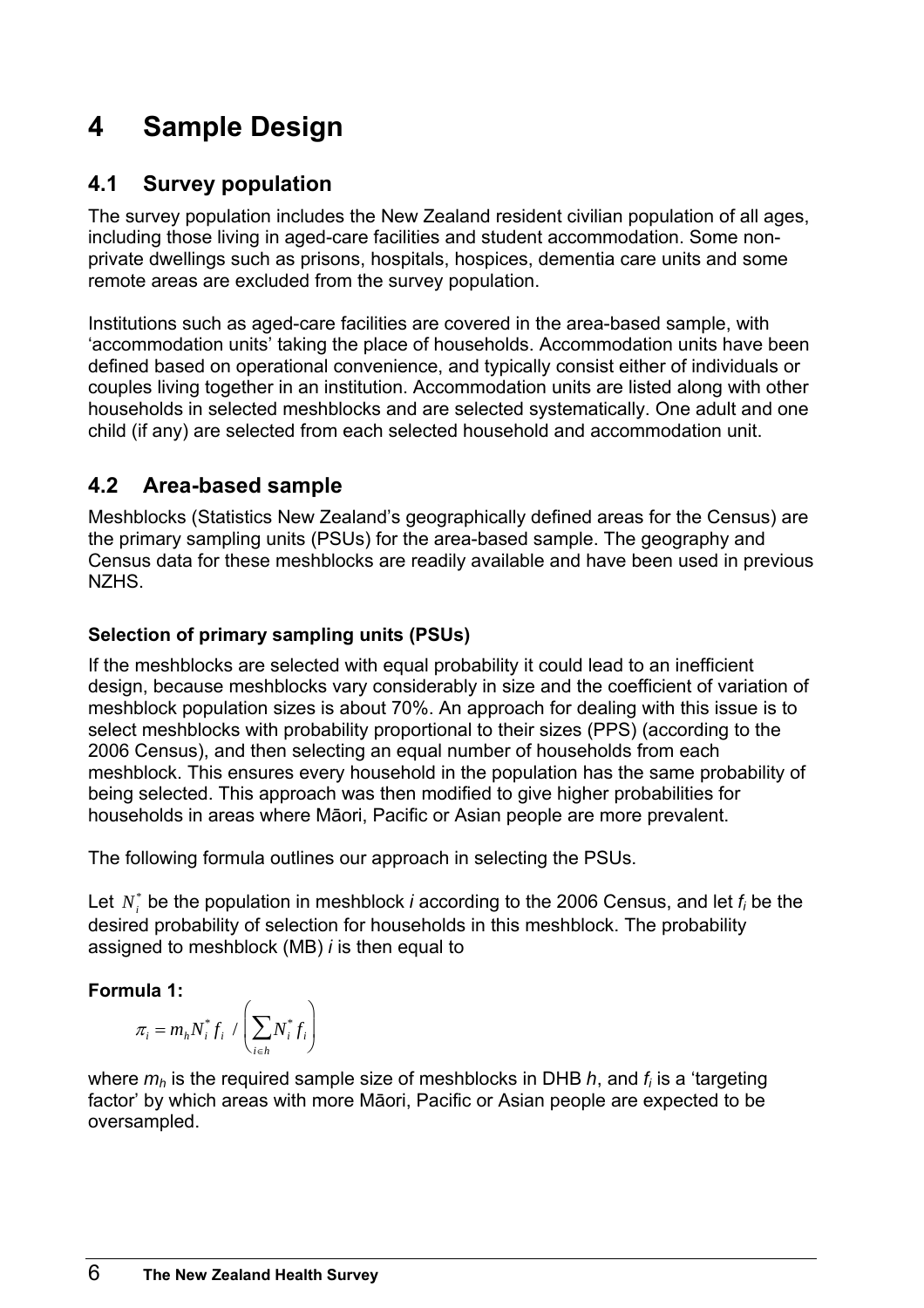The targeting factor, *fi*, is given by a weighted average of the square roots of the Māori, Pacific and Asian densities at meshblock and area unit (AU) levels (according to the 2006 Census). AUs are geographic units consisting of a group of meshblocks; there are approximately 1900 AUs in New Zealand.

This targeting factor was designed to:

- target the meshblock selection at areas with higher proportions of the population belonging to Māori, Pacific or Asian populations
- reflect the uncertainty attached to Pacific and Asian meshblock data from the 2006 Census (which would be over four years out of date when this sample design is implemented) by making use of meshblock densities that would be more stable over time
- reflect the uncertainty attached to meshblock and AU densities and avoid zero probabilities of selection.

The coefficients of *fi* in Formula 2 (corresponding to the final sample design that was chosen out of a range of alternative designs) were obtained from an analysis using meshblock data from the 2001 Census, and unit record data from the 2006/07 NZHS. Further details are provided in Appendix 1.

#### **Formula 2:**

$$
f_i = 0.31\sqrt{\text{Pacific MB density}} + 0.37\sqrt{\text{Pacific AU density}}
$$

$$
+ 0.09\sqrt{\text{Asian MB density}} + 0.20\sqrt{\text{Asian AU density}} + 0.03
$$

The analysis was also used to set the relative sample sizes of the area-based and electoral-roll-based samples (14% of the total sample size will come from the latter), and to guide the decision not to use Māori densities in Formula 2 and not to use a household ethnicity screener of the kind used in 2006/07 NZHS. DHB densities do not appear in Formula 2, because it turned out to be more efficient to set their coefficients to zero. The use of the electoral roll has compensated for the fact that the area-based sample is not geographically targeted at Māori.

The DHB sample sizes, *mh*, are proportional to the square root of the DHB population. This was designed to be a compromise between the best design for national estimates (which would have DHB sample sizes roughly proportional to their populations) and the best design if all DHB estimates were equally important (which would suggest equal DHB sample sizes).

#### **Selection of households from the selected PSUs**

An equal probability sample of households was selected from each selected meshblock, with a sampling fraction of c/ $N$ <sup>i</sup>, where c is the target within-meshblock sample size. If the meshblock population was still the same as in the Census, then c households were selected. The number of households selected was different from c to the extent that the current meshblock population had changed from  $N^*$ ; (meshblock size in 2006 Census).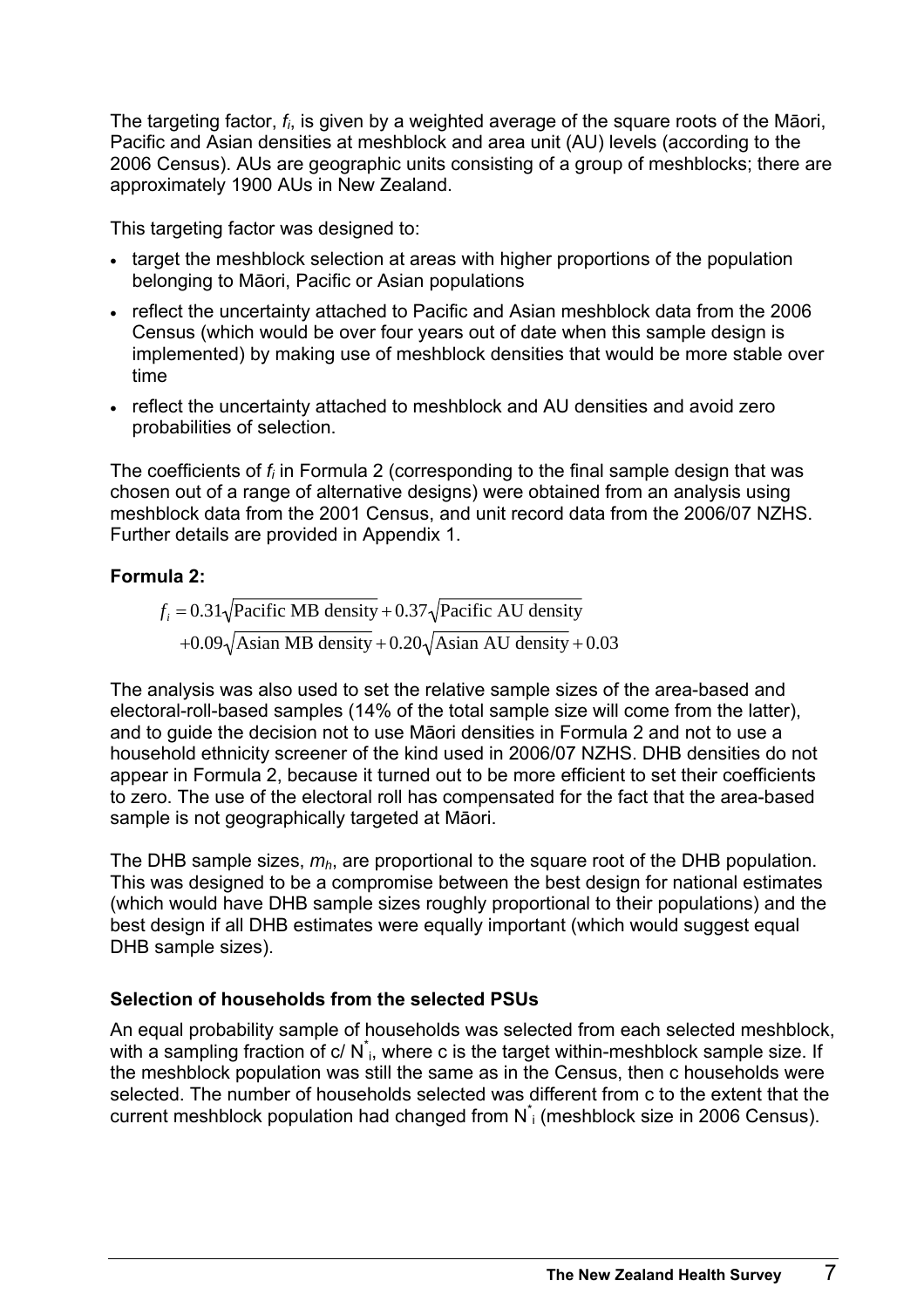<span id="page-11-0"></span>The target within-PSU sample size, c, is a trade-off between cost and sampling error. If c is large, then the sample is highly clustered, so that relatively few meshblocks need to be selected to achieve a given sample size of households. This reduces interviewer travel costs but increases sampling error because there is more chance of selecting an unrepresentative sample of meshblocks. If c is small, then travel costs are higher but sampling errors are lower.

The best value of c depends on the variable to be estimated, in particular its 'intra-class correlation' (a measure of how geographically clustered the variable is). The higher the intra-class correlation, the smaller the target cluster size should be, and therefore a lower value of c is needed.

The value of c has been set at 20. This is larger than is common for many surveys, but is thought to be appropriate for the NZHS for the following reasons.

- Intra-class correlations for most rare health condition variables are thought to be very small, and therefore a larger cluster size is needed. Intra-class correlations for health behaviour variables are larger, but prevalences for these variables are easier to measure, and so they are less of a priority for the sample design (see Table 3).
- Cluster sizes for subpopulations such as Māori, Pacific or Asian people are generally significantly smaller than 20.
- A cluster size of 20 would mean that a significant proportion (roughly half, on average) of the meshblock needs to be used, and hence it reduces the number of meshblocks to be used. This is desirable in order to control for the overlap of meshblocks with other surveys and to reduce listing costs. It also simplifies rotation and makes it feasible to use each meshblock for one quarter only.

The net result of the sampling of meshblocks and this sampling method within meshblocks was that household probabilities of selection were proportional to the targeting factor, *fi*.

| Variable                      | <b>Mean</b> |          | <b>Estimated intra-meshblock</b><br>correlation (unweighted) | Deff due to<br>clustering* |      |
|-------------------------------|-------------|----------|--------------------------------------------------------------|----------------------------|------|
|                               | Unweighted  | Weighted | <b>Conditional on</b><br>ethnicity, age<br>group and sex     | Unconditional              |      |
| Obesity                       | 0.294       | 0.250    | 0.016                                                        | 0.052                      | 1.30 |
| <b>Current smoking</b>        | 0.239       | 0.199    | 0.030                                                        | 0.065                      | 1.57 |
| Visited a GP in the past year | 0.799       | 0.789    | 0.000                                                        | 0.019                      | 1.00 |
| <b>Diabetes</b>               | 0.063       | 0.050    | 0.010                                                        | 0.018                      | 1.18 |
| Asthma (under 45)             | 0.179       | 0.179    | 0.000                                                        | 0.011                      | 1.00 |
| Problem gambling              | 0.007       | 0.004    | 0.000                                                        | 0.000                      | 1.00 |
| Stroke                        | 0.023       | 0.018    | 0.000                                                        | 0.000                      | 1.00 |

|  | <b>Table 3:</b> Summary of selected design variables |
|--|------------------------------------------------------|
|  |                                                      |

Approximate design effect (Deff) due to clustering (defined as the factor by which the variances of estimates are inflated) was calculated using the conditional intra-class correlation, assuming  $c = 20$  selected in each meshblock.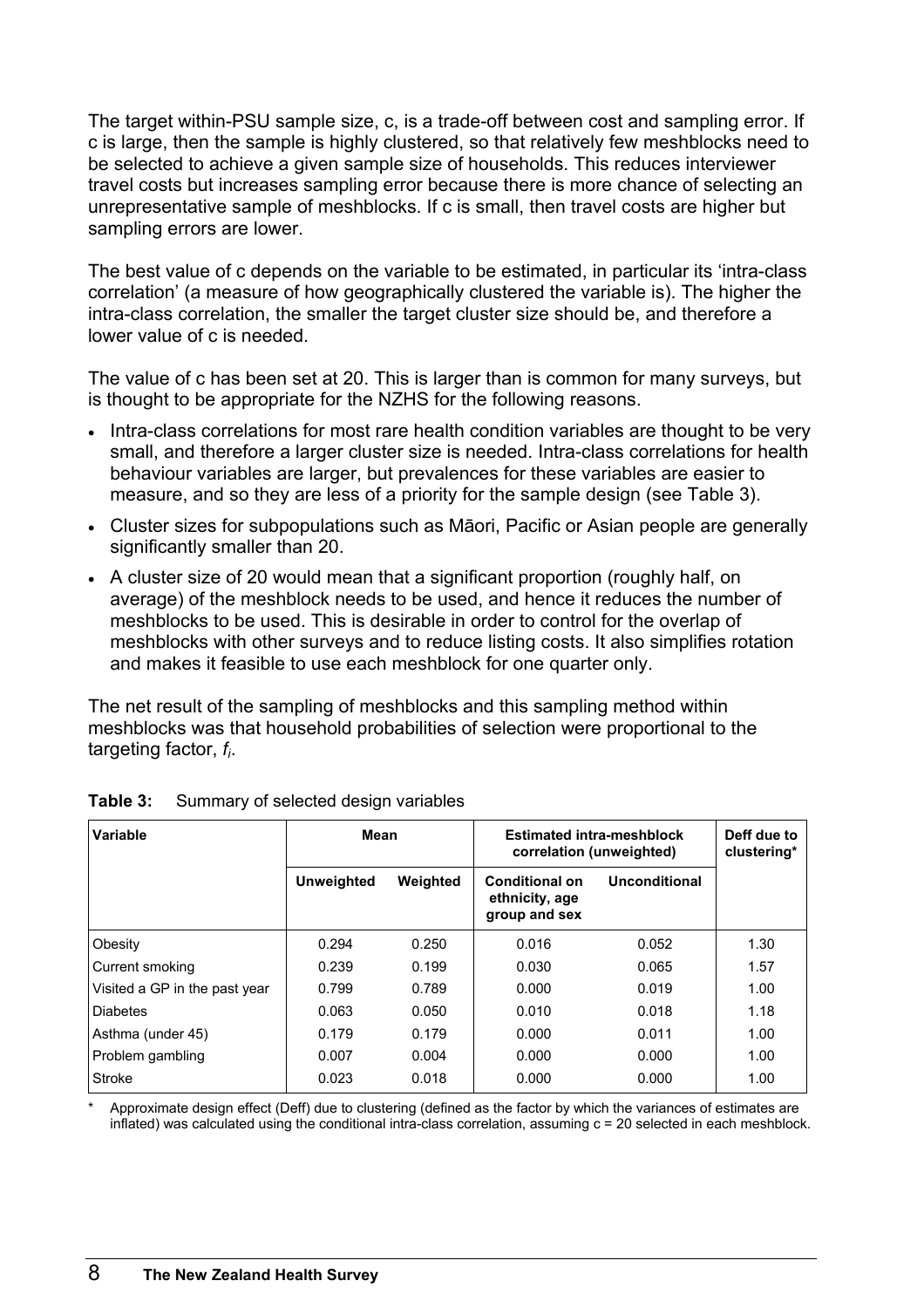<span id="page-12-0"></span>In the final stage of selection, one adult (15 years and over) and one child (0–14 years, if any) is selected at random from each selected household.

### **4.3 Electoral roll sample**

The electoral roll is used to obtain a sample of addresses that includes a person who has self-identified as having Māori ancestry. This list from the electoral roll is obtained quarterly.

#### **Sampling from the electoral roll**

Stratified three-stage sampling is used to select the sample from the electoral roll. The first stage involves selecting a sample of meshblocks within each stratum (DHB), with probability proportional to the number of addresses on the electoral roll in the meshblock. The second stage involves selecting a random sample of 10 addresses from each selected meshblock (or all addresses, if less than 10). The sample of meshblocks is selected so that it does not overlap with the sample from the area-based sample.

Finally, one adult (15 years and over) and one child (0–14 years, if any) is selected at random from each selected address.

The electoral roll has been used in order to increase the recruitment rate of Māori into the sample. However, the household contact process and selection of an adult and child is carried out exactly as for the area-based sample. In particular, an adult and a child (if any) can be selected even if one or both are non-Māori, and even if some other household members are Māori. This ensures that probabilities of selection can be correctly calculated for all respondents.

The use of the electoral roll was reviewed following the first month of enumeration, May 2011. Data from this month showed that the quality of the address information on the roll was adequate to use as a survey frame. The recruitment rate of Māori was also as expected. Based on this, the survey will continue to use the electoral roll in a dual frame approach.

### **4.4 Summary of sample sizes**

Table 4 summarises the expected quarterly and annual sample sizes for the NZHS, assuming a 70% response rate. The relative sizes of the electoral roll and area-based samples were chosen such that 14% of the approached households (700/5000 quarterly) come from the list-based sample.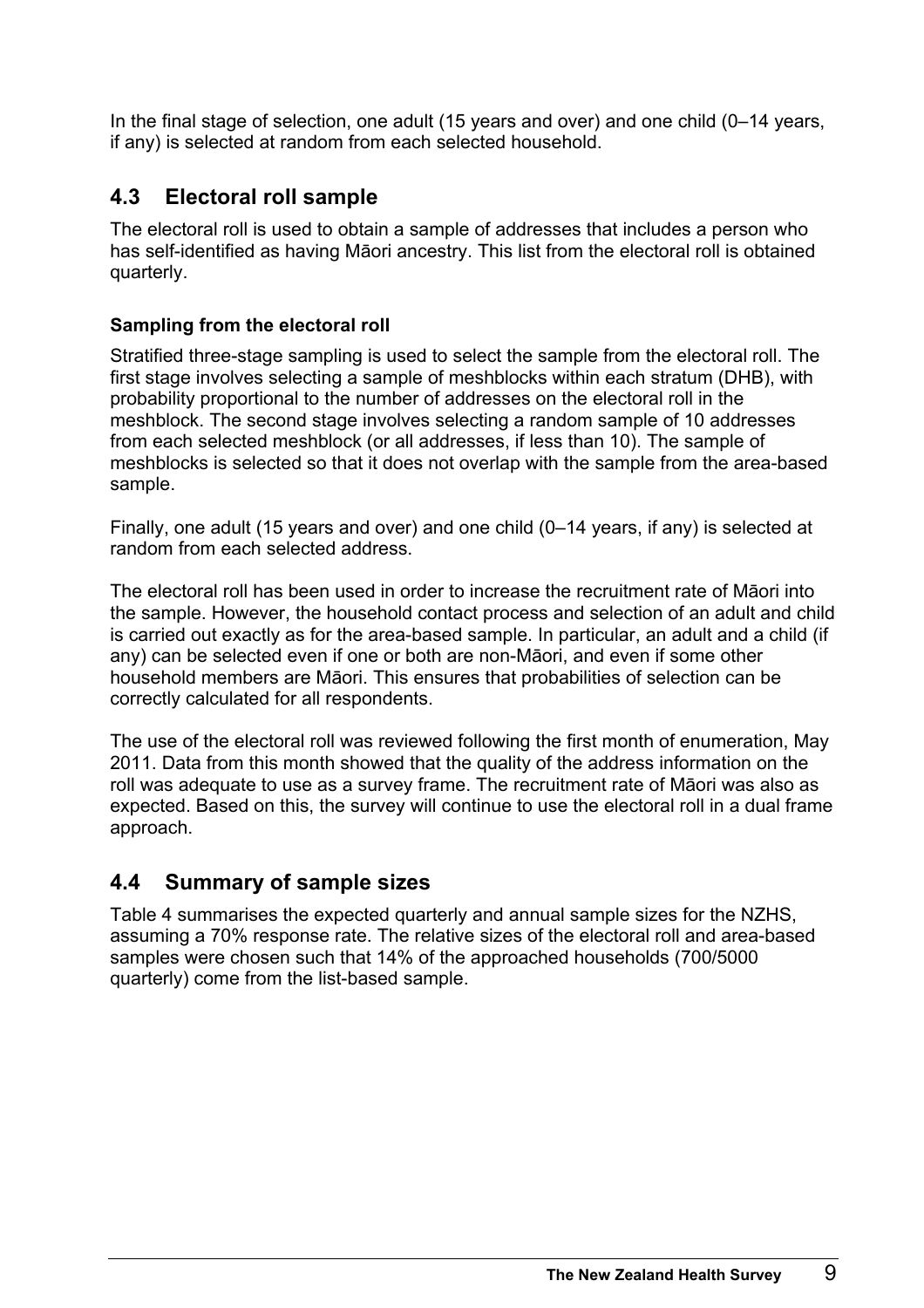|                                                         | <b>Quarterly sample size</b> | Annual                          |              |             |
|---------------------------------------------------------|------------------------------|---------------------------------|--------------|-------------|
|                                                         | Area-based<br>sample         | <b>Electoral roll</b><br>sample | <b>Total</b> | sample size |
| Expected number of<br>meshblocks                        | 215                          | 100                             | 315          | 1260        |
| Approximate number of<br>households approached          | 4300                         | 700                             | 5000         | 20,000      |
| Expected number of adult<br>interviews to be completed* | 3010                         | 490                             | 3500         | 14.000      |
| Expected number of child<br>interviews to be completed* | 1200                         | 200                             | 1400         | 5600        |

### <span id="page-13-0"></span>**Table 4:** Expected quarterly and annual sample sizes for the New Zealand Health Survey

\* Allowing for 30% non-response.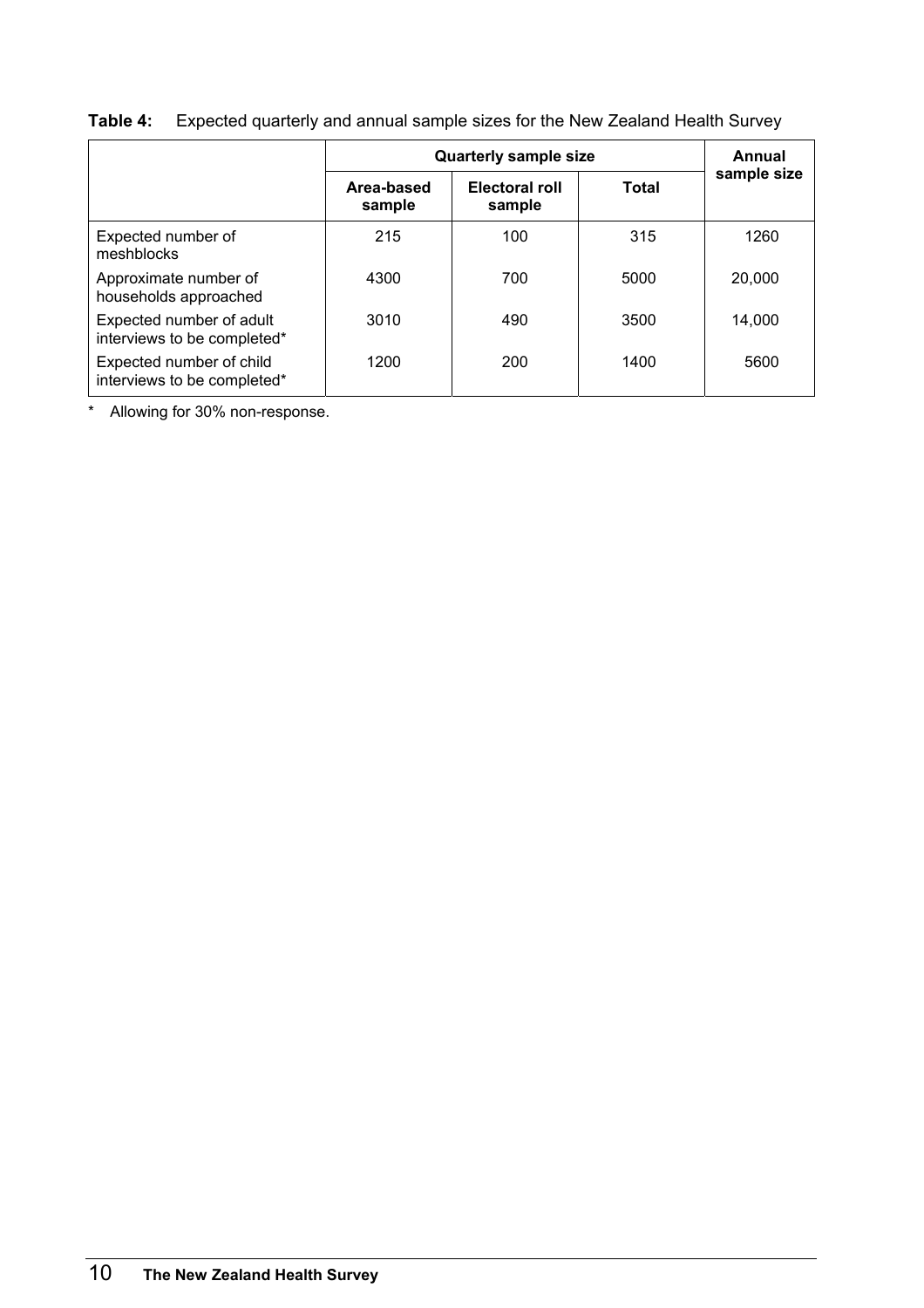# <span id="page-14-0"></span>**5 NZHS Sample Selection Process**

# **5.1 Overview of selection**

Selection of participants for the NZHS is the result of a three-stage sampling process for both the area-based and electoral roll samples. An overview of this process is summarised below, with more detail presented in the following sections.

| Stage of<br>selection | Area-based sample                                                                                                                                                                                                                                                                                                                                  | <b>Electoral roll sample</b>                                                                                                                                                                                                                                                                                               |
|-----------------------|----------------------------------------------------------------------------------------------------------------------------------------------------------------------------------------------------------------------------------------------------------------------------------------------------------------------------------------------------|----------------------------------------------------------------------------------------------------------------------------------------------------------------------------------------------------------------------------------------------------------------------------------------------------------------------------|
| 1                     | Meshblocks are selected with probability<br>proportional to size (PPS) sampling to<br>avoid overlap with meshblocks used by<br>Statistics New Zealand (SNZ) in their<br>surveys. Each meshblock is assigned a<br>quarter (of the year) in which it will be<br>surveyed. The sample has been selected<br>for a period of 12 quarters (three years). | Meshblocks are selected with PPS<br>sampling to avoid overlap with the<br>meshblocks used by SNZ in their surveys.<br>The sample has been selected for a period<br>of four quarters (one year).                                                                                                                            |
| $\overline{2}$        | A list of households is compiled for each<br>selected meshblock by CBG Research Ltd<br>shortly before the quarter of enumeration. A<br>systematic sample of these households is<br>selected, with skips provided to CBG<br>Research Ltd for each selected meshblock.                                                                               | A list of households containing at least one<br>adult who has indicated Maori descent on<br>the electoral roll is compiled for each<br>selected meshblock shortly before the<br>quarter of enumeration. CBG Research Ltd<br>selects a systematic sample of these<br>households using skips provided for each<br>meshblock. |
| 3                     | One adult and one child, if any, are<br>selected from each selected responding<br>household.                                                                                                                                                                                                                                                       | One adult and one child, if any, are<br>selected from each selected responding<br>household.                                                                                                                                                                                                                               |

**Table 5:** Overview of sample selection process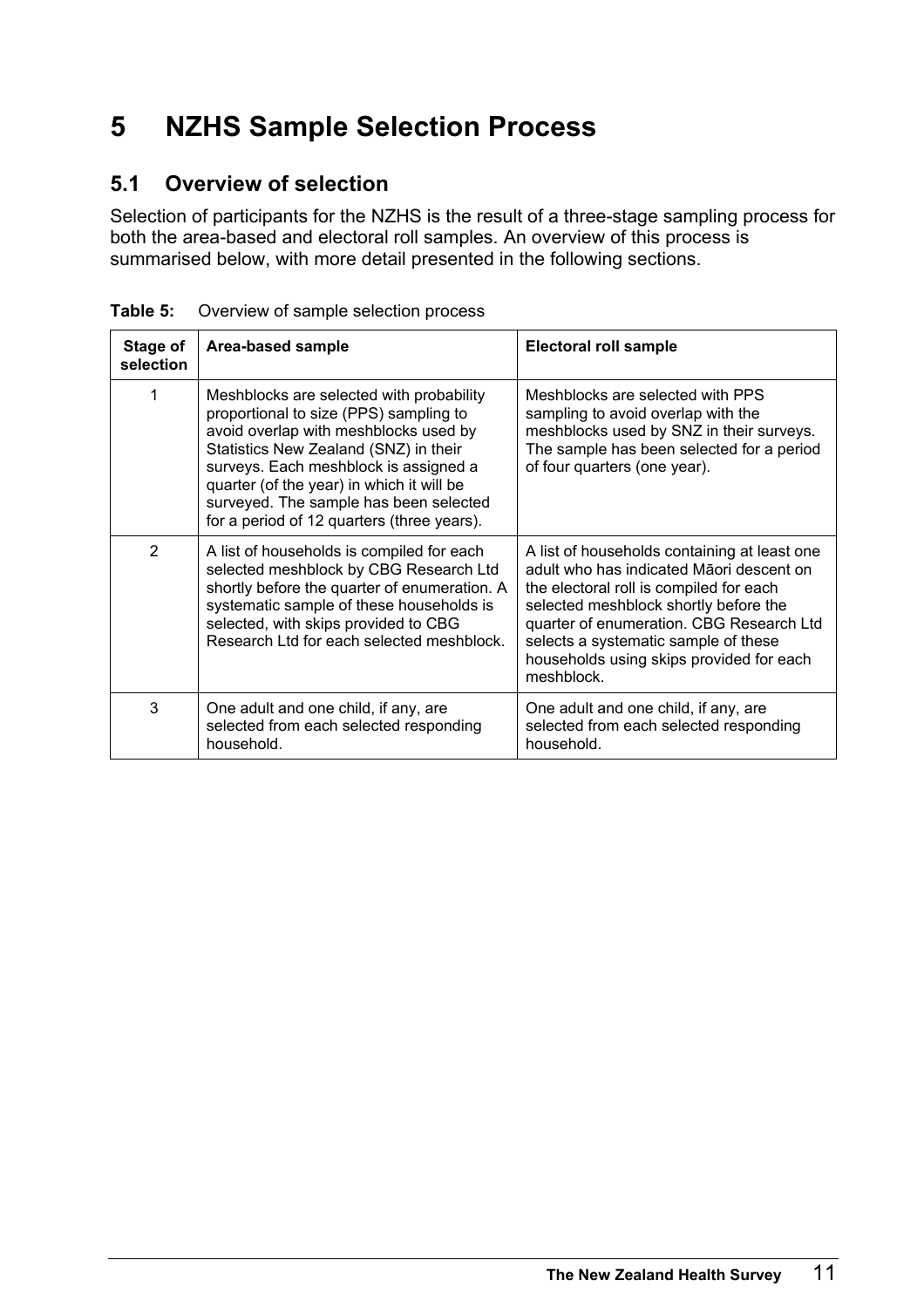### <span id="page-15-0"></span>**5.2 Selection of the meshblock master samples**

Master samples of all area meshblocks for the first three years of the survey have been selected. The master samples for the electoral roll meshblocks have been selected for the first year of the survey only.

#### **Probability of selection**

The probability that meshblock g in DHB d will be selected in the area-based master sample is:

#### **Formula 3:**

$$
\pi_{g1(area-master)} = \max(C_{area}b_d k_{g(area)} f_g, 0.3 - \pi_{g1(roll-master)})
$$

where  $k_{q(area)}$  is the area-based sample skip for meshblock g, and  $f_q$  is a targeting factor, defined in Formula 2 in section 4. The factor  $b_d$  was calculated such that the expected sample sizes in each DHB were proportional to the square root of the DHB population sizes. This was designed to provide a compromise between the most efficient national design and designs giving equal priority to every DHB. Appendix 1 includes more information on this aspect of the sample design.

The truncation in Formula 3 affected only a very small number of meshblocks. The constant *Carea* was chosen so that the total number of meshblocks in the sample corresponded with the expected sample size, as described in Table 4.

The probability of meshblock g being selected in the master electoral roll sample is:

#### <span id="page-15-1"></span>**Formula 4:**

 $\pi_{\text{gl}(\text{roll}-\text{master}-\text{yrl})} = \max\Bigl(C_{\text{roll}}k_{\text{g}(\text{roll})}N_{\text{g}}^*,0.1/3\Bigr)$ 

where  $k_{g(roll)}$  is the roll-sample skip for meshblock g, and  $N_s^*$  is the number of adults with Māori descent on the electoral roll at the time of design.

[Formula 4](#page-15-1) truncates probabilities of selection to 0.1 or less: this affected only a very small number of meshblocks. The constant  $C_{roll}$  was chosen so that the total number of meshblocks in the sample corresponded with the expected sample size, as described in Table 4.

Formula 3 and [Formula 4](#page-15-1) ensured that the probabilities of selection for the two parts of the sample were no more than 0.3. This facilitated overlap control with SNZ surveys.

The master sample of meshblocks has been selected in order to avoid overlap with the sample of meshblocks used in SNZ surveys.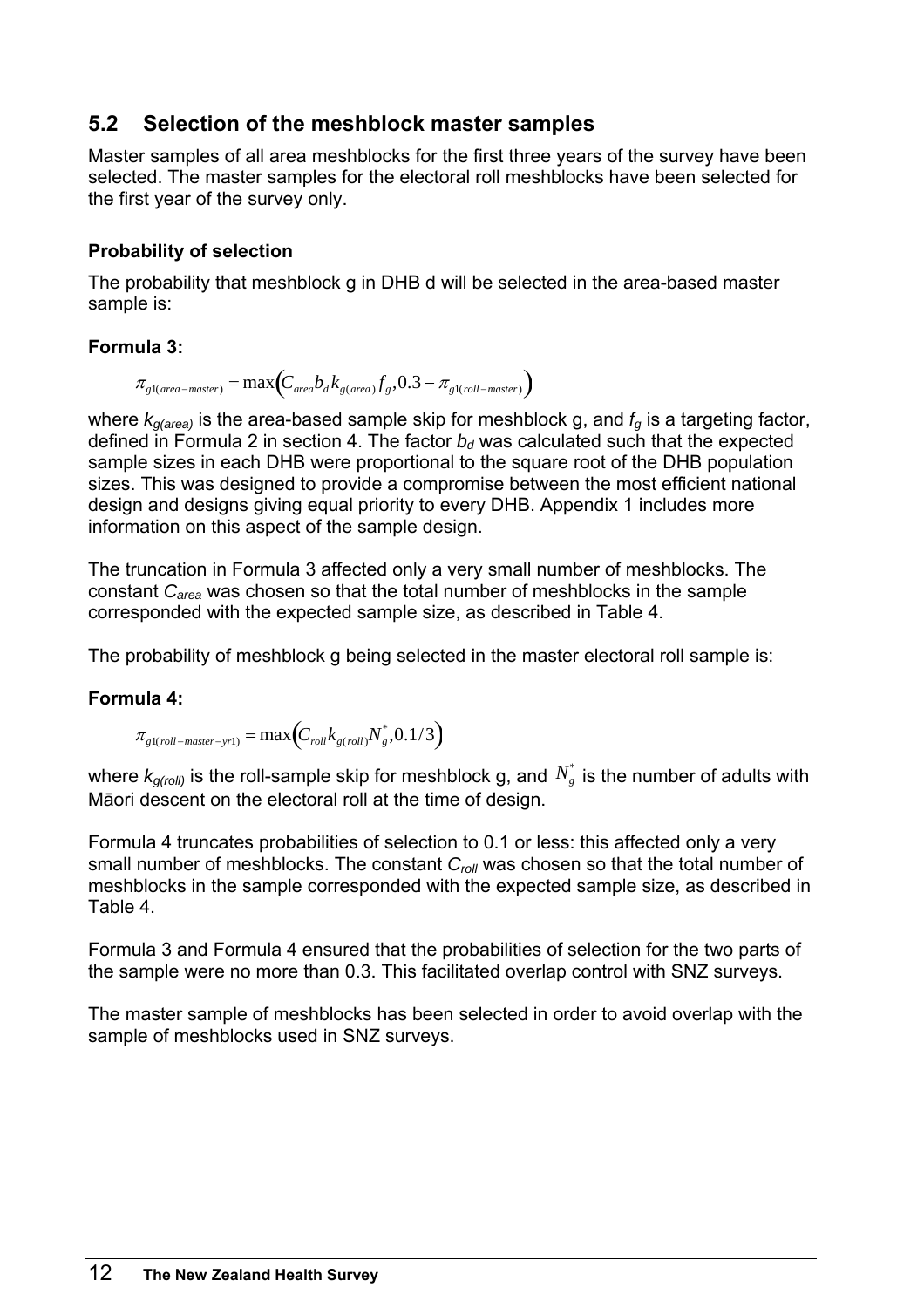SNZ assign a random number between 0 and 1 to every SNZ primary sampling unit (SNZ PSU – a grouping of a small number of meshblocks). SNZ primarily select meshblocks for their surveys from SNZ PSU with random numbers between 0 and 0.7. The NZHS sample has been selected from meshblocks in the range 0.7–1.0 in all cases, and if possible, 0.8–1.0. The range 0.7–0.8 can then be used for other Ministry of Health surveys if needed. Where possible, the sample for years 1, 2 and 3 of the NZHS has come from the ranges 0.800–0.866, 0.867–0.933 and 0.934–1.000, respectively.

The process for selecting the meshblocks in the area-based sample is as follows.

- 1. Each meshblock g was assigned an 'avoidance range' from 0 to *ag*, where *ag =*   $min(0.8, 1-\pi_{\text{g(area)}} - \pi_{\text{g(roll)}})$ . For the majority of meshblocks,  $a_{\alpha}$  was equal to 0.8; for a small minority (typically those with high Māori or Pacific populations), *ag* was between 0.7 and 0.8.
- 2. 'Reduced populations' for years 1, 2 and 3 were then created by dividing the ranges *ag* to 1 into three equal parts for each meshblock g, corresponding to the three years.
- 3. Meshblocks were then selected from the reduced populations for years 1, 2 and 3, using systematic probability proportional to size (PPS) sampling, with meshblocks ordered by DHB and number of occupied dwellings. This was implemented using the *UPsystematic* function in the *sampling* package in the R statistical environment. The probabilities of selection for each meshblock were given by dividing Formula 3 by *(1–ag)*. This allows for the fact that the reduced populations of meshblocks are themselves random samples with selection probabilities *(1–ag)*.

A similar process was used to select the year 1 electoral roll sample of meshblocks, avoiding the master area sample as well as the SNZ zone of random numbers from 0 to 0.7. The process went as follows.

- 1. A 'reduced populations' sample for year 1 was defined as the first one-third of the range *ag* to 1 for MB g. All meshblocks selected in year 1 of the master area sample were removed from the reduced population.
- 2. Meshblocks were selected from this reduced population sample, using systematic PPS sampling, with meshblocks ordered by DHB and number of eligible households (ie, number of households containing one or more adults listed in the electoral roll with Māori descent). This was implemented using the *UPsystematic* function in the *sampling* package in the R statistical environment. The probabilities of selection for each meshblock were given by dividing Formula 4 by *(1–ag–*π*g(area))/3*. This allows for the fact that the reduced populations of meshblocks are themselves random samples with selection probabilities  $(1-a<sub>q</sub> - \pi<sub>q</sub>(area))$ /3.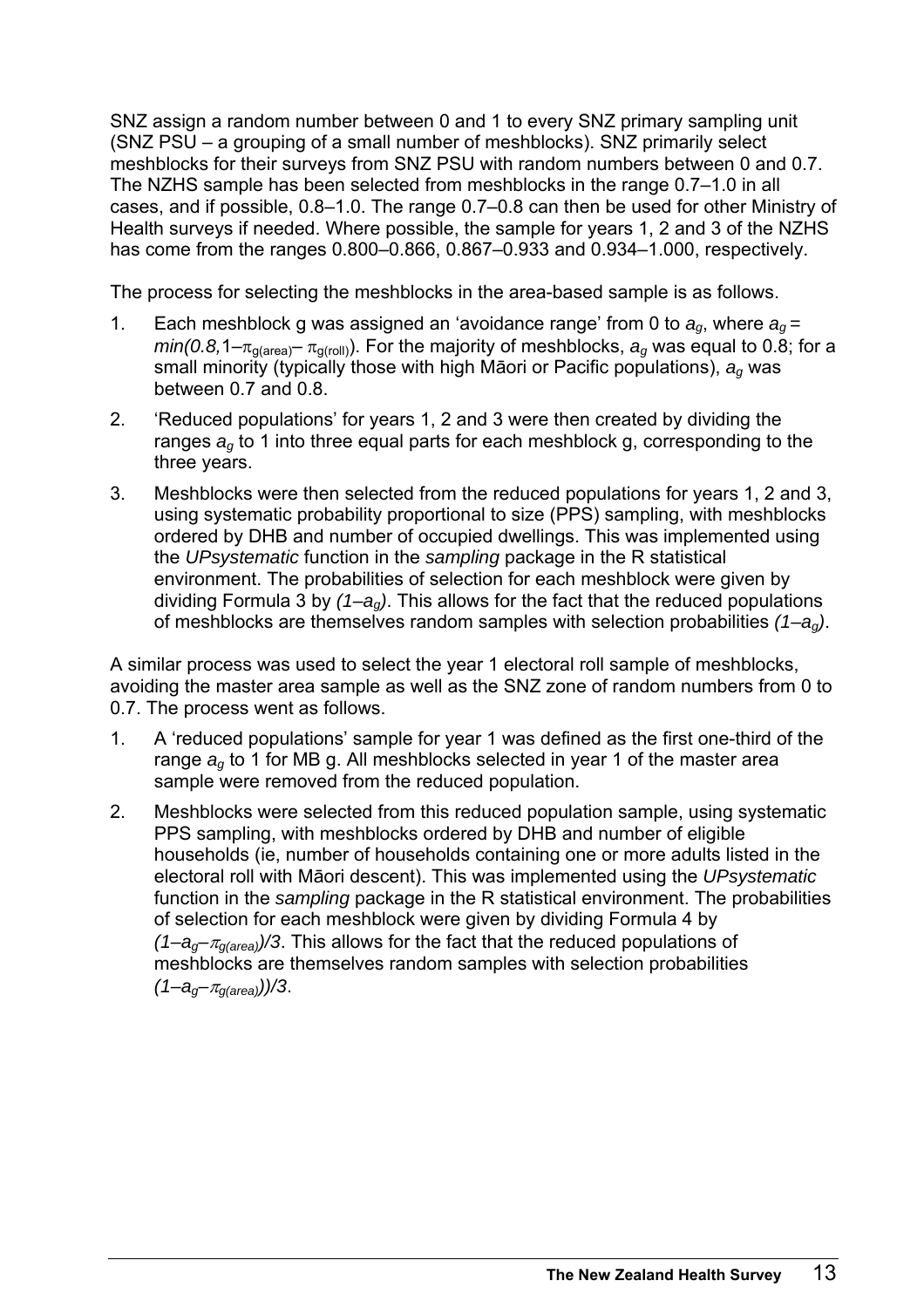# <span id="page-17-0"></span>**5.3 Allocation of meshblocks to yearly quarters**

It was originally planned to assign quarters to area-based meshblocks systematically, by ordering the master samples of meshblocks by DHB and occupied dwellings, and then allocating quarters as: R, ..., 12, 1, 2, 3, ..., 12, 1, ..., 12, ..., where R is a random start generated at random from 1, 2, ..., 12. The plan for the electoral roll meshblocks was similar, with quarters 1, ..., 4 rather than 1, ..., 12, as the electoral roll master sample was selected for year 1 only.

However, using the above method, the resulting quarterly samples were often inconveniently geographically dispersed. In many cases there was only one meshblock from an area unit (AU) in a quarter, with other meshblocks from the same AU appearing in other quarters. The problem was particularly evident in the electoral roll master sample. The survey operator, CBG Research Ltd, identified that a significant cost saving could be made if quarters could be allocated in such a way that master sample meshblocks from the same AU were assigned the same quarter.

Therefore, the following method has been used to assign meshblocks to a quarter. This method ensures that master sample meshblocks from the same AU are assigned in the same quarter while ensuring that each quarterly sample is a representative sample from the year 1 master sample.

- 1. A new unit, the grouped meshblock (GMB), has been defined for the meshblocks in the year 1 master samples. GMBs are pairs of meshblocks in the same AU. Each electoral roll meshblock has been paired with another meshblock in the same AU to form a GMB. If possible, the second meshblock is also an electoral roll meshblock, otherwise an area-based meshblock has been used. In all other cases GMBs consist of an individual meshblock.
- 2. All GMBs have been assigned a quarter: 1, 2, 3 or 4. Firstly, GMBs were sorted by: type (roll-roll, roll-area, roll singleton, area singleton); DHB; occupied dwellings; and meshblock. Secondly, GMBs were allocated to quarters, R, ..., 4, 1, ..., 4, 1, ..., 4, ... etc, where R is a random start generated from 1, ..., 4. Some minor adjustments have been made to exclude a small number of dress rehearsal meshblocks from this process, and to reduce the quarter 1 sample size to two-thirds of a typical quarter (enumeration commenced in May 2011, as the first quarter consisted of only two months: May and June).

### **5.4 Selection of households in meshblocks**

The following process is used to select households in the NZHS.

Let  $c_{area}$  = 20 and  $c_{roll}$  = 10 be the target sample sizes of households in each meshblock, in the area-based and electoral roll samples, respectively.

Let *Ng* be the 2006 Census number of dwellings in meshblock g. Let *Ng(roll)* be the Census number of dwellings in meshblock g where there is one or more residents who nominated Māori ancestry on the electoral roll (based on the snapshot of the electoral roll used in developing the sample design).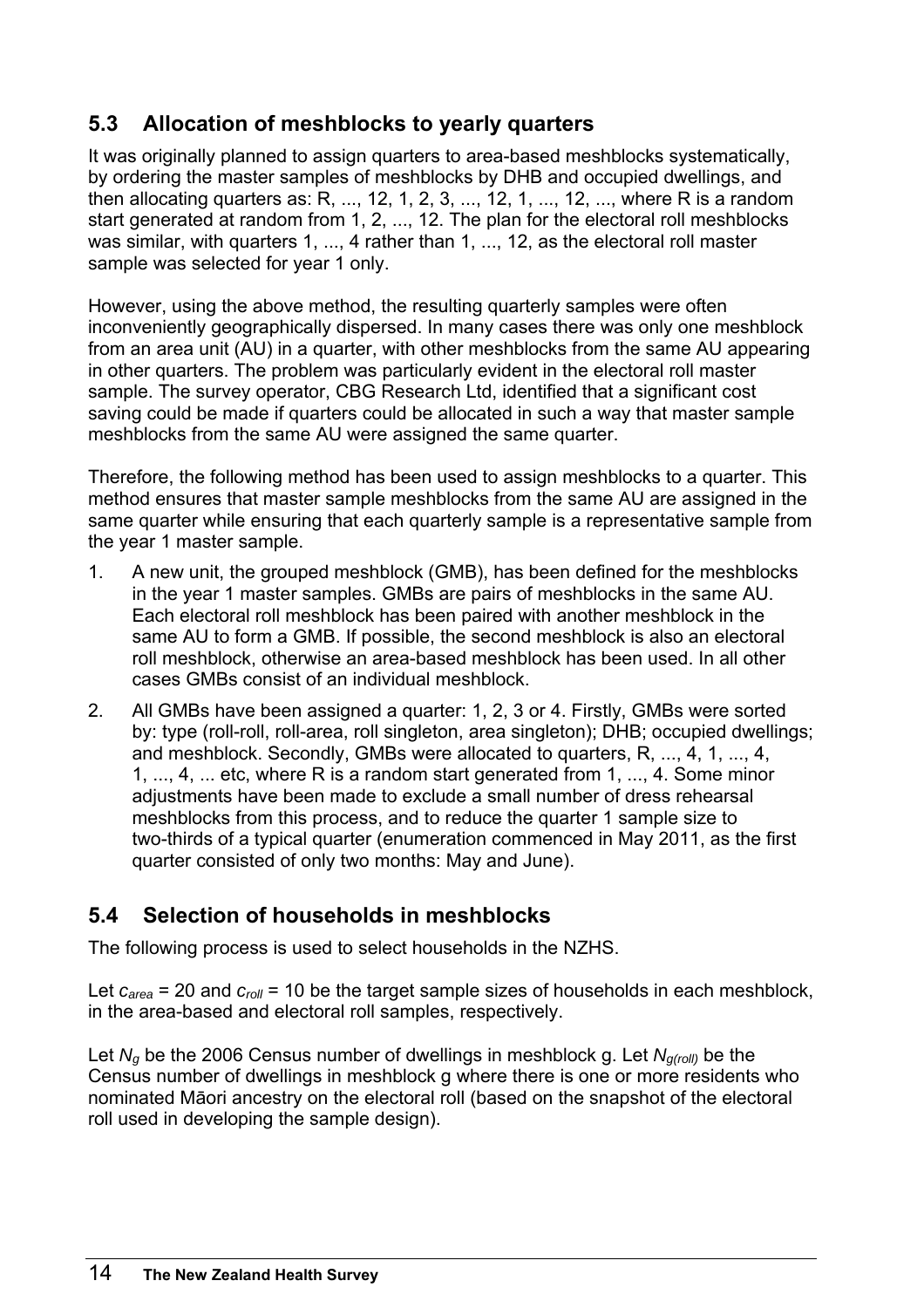The household skip for meshblock g for the area-based sample was calculated as:

$$
k_{g(area)} = \max(N_g/c_{area}, 1)
$$

The household skip for meshblock g for the electoral roll sample was calculated as:

$$
k_{g\left(\text{roll}\right)} = \max\left(N_{g\left(\text{roll}\right)}/c_{\text{roll}}, 1\right)
$$

If a meshblock g was selected in the area-based sample, with a skip of k, the process used can be described as follows.

- 1. Occupied dwellings in the selected meshblock were listed and numbered in some geographic order.
- 2. A random start, 'r', between 0 and k was selected, where the skip = k, with r also being a non-round number (ie, r is generated from the uniform distribution between 0 and k, or equivalently, from the uniform [0,1] distribution multiplied by k).
- 3. The households to be selected were identified by the numbers given by rounding r,  $r + k$ ,  $r + 2k$ , ..., up to the next integer (eg, 3 remained as 3, but 3.1 was rounded up to  $4$ ).
- 4. For example, if the skip k is 1.4, the random start is  $r = 0.7$ , and 10 dwellings are listed, then the households to be selected can be identified by the numbers given by rounding up 0.7, 2.1, 3.5, 4.9, 6.3, 7.7 and 9.1, and so dwellings 1, 3, 4, 5, 7, 8 and 10 would be selected.
- 5. If subsequent occupied dwellings are discovered, they would be added to the end of the list and additional selections would be made using the same rule. In the example described in (iii), suppose that three further dwellings are found. These are numbered 11, 12 and 13. The additional selections would be done by rounding up 10.5, 11.9 and 13.3, so the new dwellings 11, 12 and 14 would be selected.

For the electoral roll sample, the process is identical, except that dwellings are restricted to those with one or more residents who nominated Māori ancestry on the electoral roll (based on a recent snapshot of the electoral roll extracted not long before the quarter of enumeration).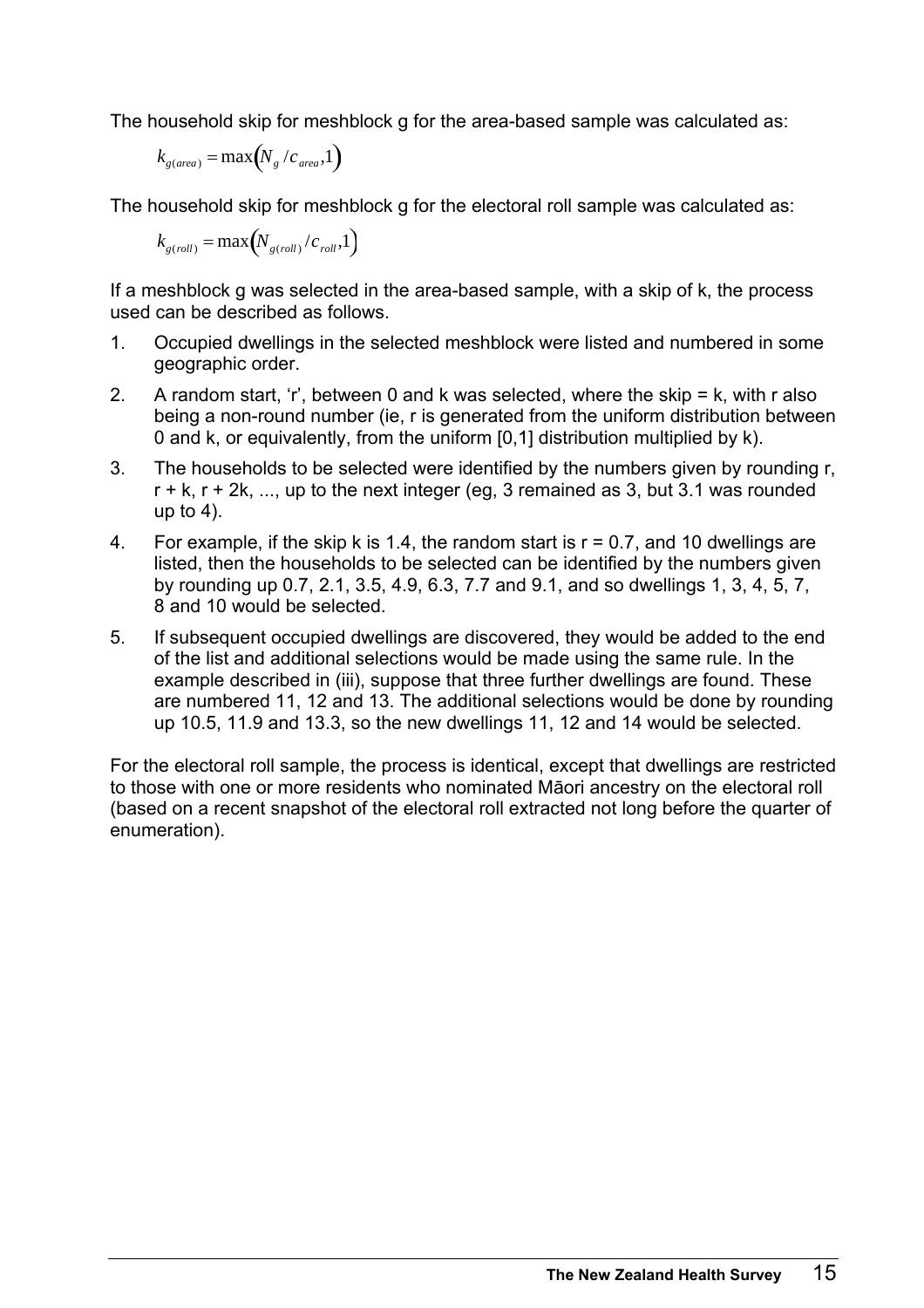# <span id="page-19-0"></span>**Appendix 1: Calculation of Targeting Factors**

This appendix provides details on the assumptions made and the various options considered in determining the optimal survey design for the NZHS.

# **A1.1 Assumed design and design parameters**

### **Assumed design**

The survey sample designed was assumed to be made up of two parts: an area-based sample and a list-based electoral roll sample.

- 1. The area-based sample selected was similar to the 2006/07 NZHS design. A sample of meshblocks was selected, followed by a sample of households within selected meshblocks. The sample of households in each meshblock was divided into two parts: a main sample and an oversample. One adult was selected at random from each main sample household. One 'screenable' adult (if any) was selected from each oversample household. A screenable adult was one who was identified as Māori, Pacific or Asian using a proxy screening process applied on the doorstep.
- 2. A list-based sample of households was selected from the electoral roll where a household member has self-identified as having Māori ancestry. One option considered was to select one adult at random from each of these households. A second option was to select one screenable adult (if any).

#### **Design parameters**

A total of 12 parameters was needed to fully specify the assumed design. The idea is to choose the values of this parameter so as to optimise the efficiency of the design. Ten of these parameters specify a targeting factor, fi. The other two parameters control what proportion of the total sample is to be selected via an electoral roll, and what proportion of the area sample is to be selected subject to a proxy household screening process.

We start by defining the targeting factor, which depends on 10 parameters:

$$
f_i = w_1 \sqrt{\text{Macri MB density}} + w_2 \sqrt{\text{Maori AU density}} + w_3 \sqrt{\text{Maori DHB density}}
$$
  
\n
$$
+ w_4 \sqrt{\text{Pacific MB density}} + w_5 \sqrt{\text{Pacific AU density}} + w_6 \sqrt{\text{Pacific DHB density}}
$$
  
\n
$$
+ w_7 \sqrt{\text{Asian MB density}} + w_8 \sqrt{\text{Asian AU density}} + w_9 \sqrt{\text{Asian DHB density}}
$$
  
\n
$$
+ w_{10} \times 1
$$

where the parameters  $w_1$ , ...,  $w_{10}$  are non-negative weights that sum to 1. The probability of selecting households in the area-based sample is to be proportional to fi. Thus, the targeting factor was a weighted average of 1, and the square roots of the densities of Māori, Pacific and Asian people, for the meshblock and the DHB containing the household.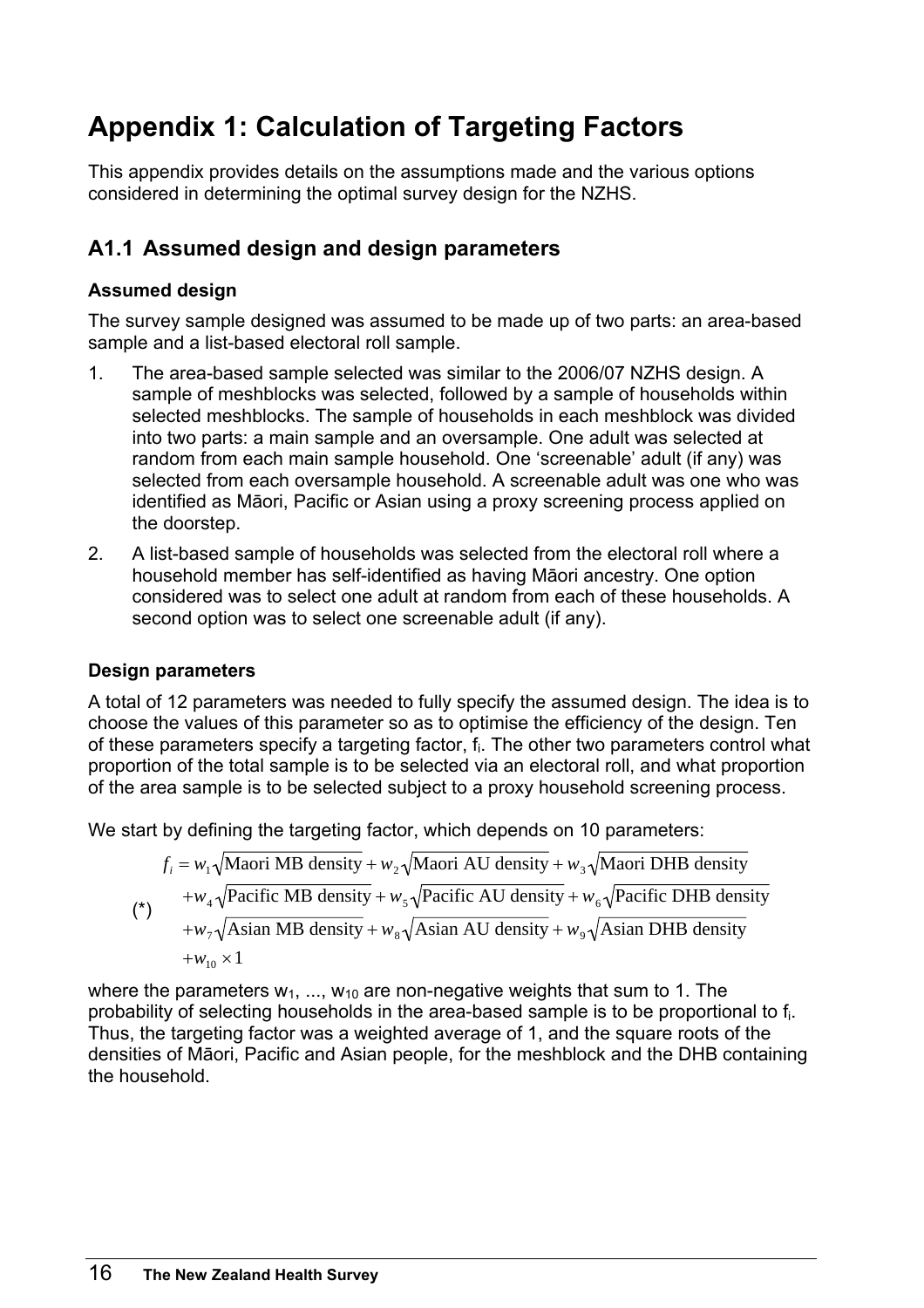The targeting factor was defined as above for a number of reasons.

- 1. Recent research on sampling for a single subpopulation suggests that fi should be approximately proportional to the square root of the density of the subpopulation at the meshblock level.
- 2. This research is based on the assumption that the population and subpopulation sizes are known precisely for every meshblock in the population. In practice, Census data that is some years out of date is used. It is risky to heavily target the sample based on meshblock information, because there could be large relative changes in meshblock densities between the Census and survey dates.
- 3. The 2006/07 NZHS dealt with point (ii) by targeting using DHB densities only. This is a robust option, but is perhaps not the most efficient approach possible, because it does not exploit variations in meshblock densities within DHBs. The above definition of the targeting factor means that an option can be chosen between DHB level and meshblock level targeting by appropriate choice of weights.
- 4. Even DHB-level densities were out of date to some extent, and so a constant 1 was assigned to the weight,  $w_{10}$ , in (\*). The effect of this was to bring the design closer to equal probability sampling whenever  $w_{10}$  was greater than 0.
- 5. When there are multiple subpopulations of interest, it is reasonable to make fi a weighted combination of the square roots of the densities.

It may seem that the most efficient option was to use meshblock square root densities only; ie, to set  $w_2 = w_3 = w_5 = w_6 = w_8 = w_9 = 0$ . This was not to be the case. When the design effect and standard errors were estimated from the 2006/07 NZHS, the most efficient designs gave non-zero weights to DHB densities and to 1, even when the objective was to minimise Māori, Pacific or Asian SEs. This presumably means that the Census meshblock densities do not match the densities observed in the NZHS sample as well as a combination of Census meshblocks, DHB and national densities.

The 11th design parameter,  $p_{\rm screen}$ , was the proportion of the households selected in the area-based sample, where a 'household screener' was applied. The initial household contact reported on the ethnicity of all household members, and only those identified as Māori, Pacific or Asian were eligible for selection. This method was used in the 2006/07 NZHS. It turned out that this parameter should be set to 0, mainly because of the underidentification of Māori that occurred in the 2006/07 NZHS.

The 12th design parameter,  $p_{\rm roll}$ , controlled the relative sizes of the area-based and listbased samples. It was defined to be the proportion of the total budget devoted to the list-based sample, under a cost model where each household contact cost was 0.3 units, and each full interview cost was 1 unit.

#### **Cost**

All designs were normalised to cost 19,200 cost units, where each full interview costs 1 unit and each household approached costs 0.3 units.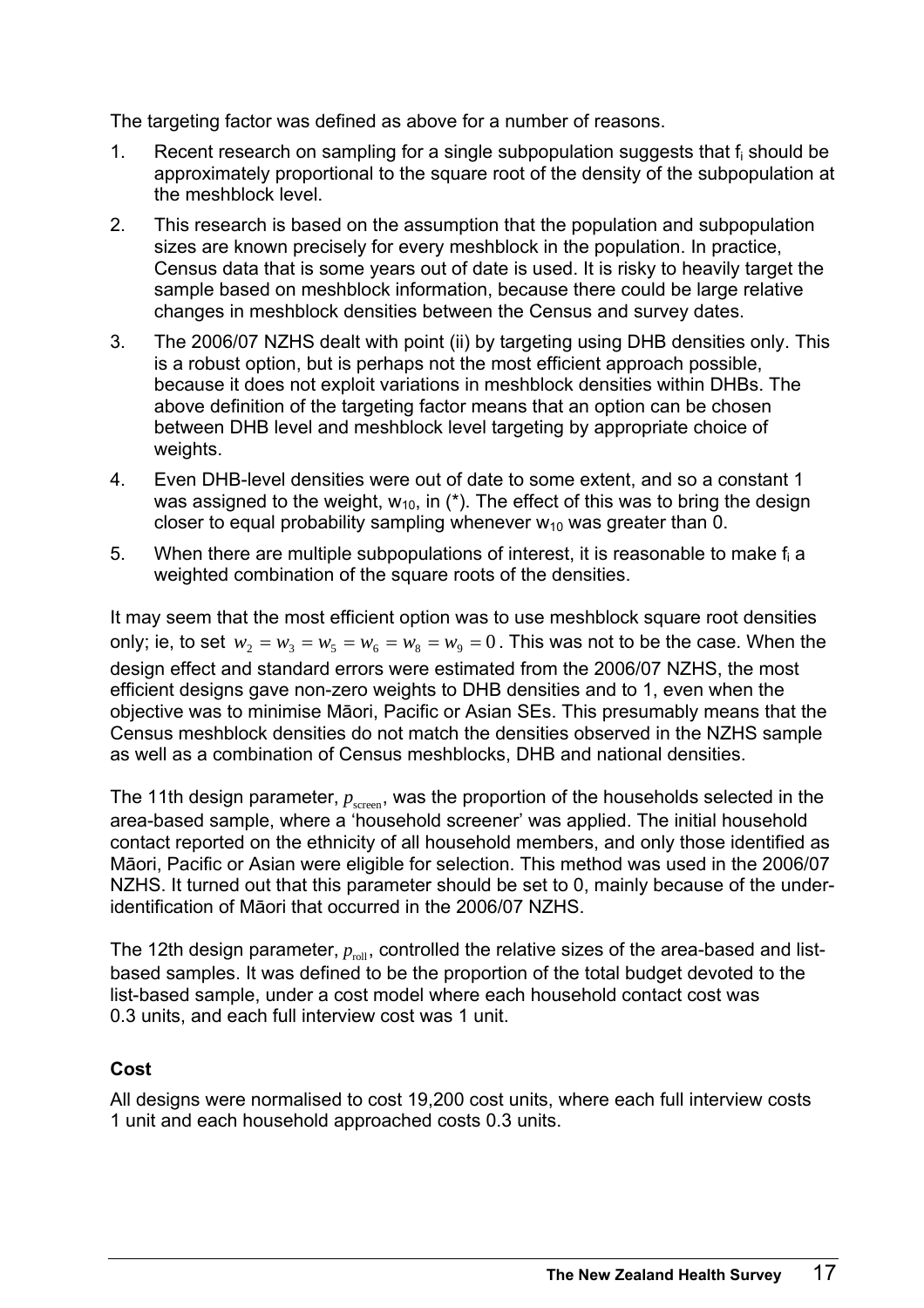#### **Summary of design parameters**

In summary, the following design parameters were evaluated:

- $w_1$ ,  $w_4$ ,  $w_7$  control the relative weighting given to meshblock-level Māori, Pacific and Asian densities in the targeting
- $w_2$ ,  $w_5$ ,  $w_8$  control the relative weighting given to AU-level Māori, Pacific and Asian densities in the targeting
- $w_3$ ,  $w_6$ ,  $w_9$  control the relative weighting given to DHB-level Māori, Pacific and Asian densities in the targeting
- $w_{10}$  controls how much the targeting factor is 'shrunk' towards 1; the closer  $w_{10}$  is to 1, the closer the design is to equal probability sampling
- $p_{screen}$  = the proportion of the area-based sample devoted to the oversample
- $p_{roll}$  = the proportion of the budget allocated to the list-based sample using the electoral roll.

### **A1.2 Calculation of design effect for the NZHS**

The process of calculating the design effect is shown below.

A commonly used estimate of the design effect due to unequal probabilities of selection is:

#### **Formula A1.1:**

$$
\hat{deff} \approx 1 + c_w^2 = \frac{\sum_s (\pi_i^{-1})^2 / n}{\left(\sum_s \pi_i^{-1} / n\right)^2} = \frac{n \sum_s \pi_i^{-2}}{\left(\sum_s \pi_i^{-1}\right)^2}
$$

where *s* is the sample (of people, in the case of the NZHS), *n* is the sample size, <sup>π</sup>*i* is the probability of selection for person i, and  $c_w$  is the coefficient of variation of the sample weights,  $\pi_i^{-1}$  (see, for example, L Kish. 1992. Weighting for unequal P<sub>i</sub>. *Journal of Official Statistics* 8(2): 183–200).

Formula A1.1 can be simplified to Formula A1.2 for unequal probability sampling.

#### **Formula A1.2:**

$$
def f \approx \frac{\sum_{U} \pi_i^{-1} - 1}{N^2/n} \approx \frac{\sum_{U} \pi_i^{-1}}{N^2/n}
$$

Formula A1.2 is based on stratified sampling but can also be used for unequal probability sampling in general. It can also be obtained by replacing the two sums in Formula A1.1 by their expectations, and is based on assuming small probabilities of selection. In multi-stage sampling, *n* is itself a random variable in general, and so should be replaced by *E[n]* to obtain Formula A1.3.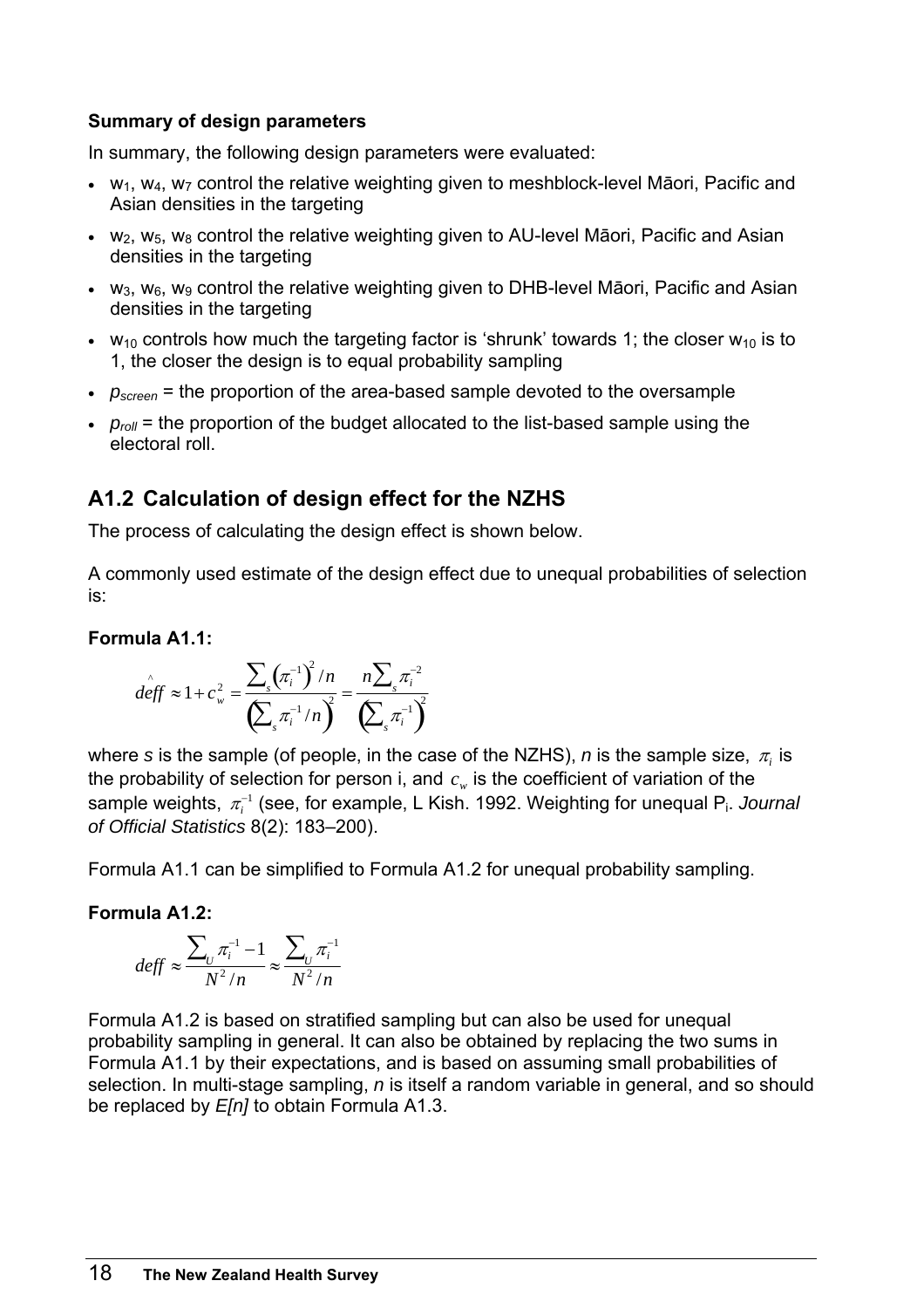**Formula A1.3:** 

$$
deff \approx \frac{\sum_{U} \pi_i^{-1}}{N^2 / E[n]} = \frac{\sum_{U} \pi_i \sum_{U} \pi_i^{-1}}{N^2}
$$

Therefore, it is straightforward to show that the right-hand side of Formula A1.3 is the approximate expected value of *deff* in Formula A1.1. ^

We need to estimate this design effect using data from a previous sample, the 2006/07 NZHS sample, which will be denoted *s\**. Let *wi* be the estimation weights from this survey; then we can substitute weighted estimators for the terms in Formula A1.3, to give the following estimator:

#### **Formula A1.4:**

$$
deff^* = \frac{n\sum_{s^*} w_i \pi_i \sum_{s^*} w_i \pi_i^{-1}}{\left(\sum_{s^*} w_i\right)^2}
$$

Formula A1.4 has been used to estimate the design effect for the current NZHS using data from the 2006/07 NZHS.

### **A1.3 Evaluation data set**

The 2006/07 NZHS sample data set was used to estimate standard errors and design effects for the designs described in this report. In order to calculate this estimator, it is necessary to calculate the probability of selection for each design of interest for each respondent to the 2006/07 NZHS. The following variables are needed in order to calculate these probabilities of selection:

- 1. screening ethnicity (ie, ethnicity reported in the doorstep proxy method for the selected adult)
- 2. number of screenable adults in the household (ie, number of adults reported to be Māori, Pacific or Asian in the doorstep proxy screener)
- 3. whether the household has Māori ancestry, according to the electoral roll
- 4. proportion of the meshblock who are: Māori; Pacific; Asian; Māori, Pacific or Asian; Pacific or Asian (according to the Census).

Item (4) was available for all respondents. Item (2) was available for all households.

Item (1) was not recorded in general, but could sometimes be derived as follows.

- If the number of screenable adults equalled the total number of adults in the household, then the respondent must have been screenable.
- If the number of screenable adults was 0, then the respondent must have been nonscreenable.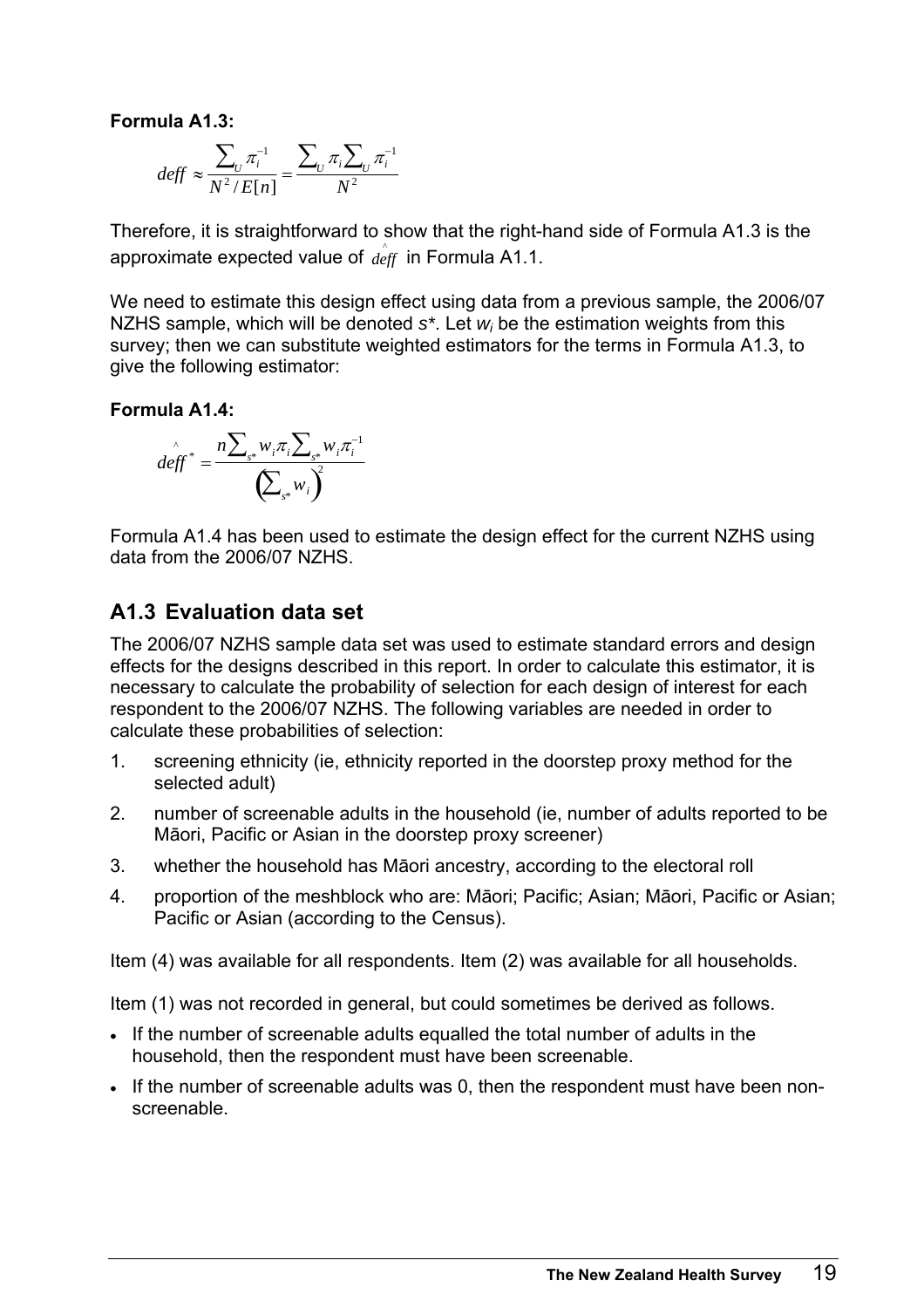<span id="page-23-0"></span>This resolved 11,110 cases out of 12,488 in the 2006/07 NZHS. The remaining 1378 cases were simulated assuming that the probability of being screenable was 0.57 if the respondent reported they were Māori in the full interview, and 0.65 if the respondent reported they were not Māori but were Pacific or Asian. Respondents who reported their ethnicity as 'Other' were assumed to be non-screenable. These probabilities were estimated from the sample data.

Item (3) was available for 7891 cases out of 12,488, using the Ministry of Health's matched data set obtained by matching part of the sample to the electoral roll. The remaining 4597 cases were simulated using the probabilities in Table A1, which were estimated using the matched sample data set.

| <b>Respondent</b><br>ethnicity (according<br>to full interview) | Household contained at<br>least one Māori (according<br>to proxy screener) | <b>Household</b><br>in urban or<br>rural area | <b>Estimated probability that</b><br>household has Māori<br>ancestry recorded on the roll |  |  |  |
|-----------------------------------------------------------------|----------------------------------------------------------------------------|-----------------------------------------------|-------------------------------------------------------------------------------------------|--|--|--|
| Māori                                                           | Yes                                                                        |                                               | 0.880                                                                                     |  |  |  |
|                                                                 |                                                                            | Urban                                         | 0.879                                                                                     |  |  |  |
|                                                                 | No                                                                         | Rural                                         | 0.781                                                                                     |  |  |  |
|                                                                 |                                                                            | Urban                                         | 0.772                                                                                     |  |  |  |
| Non-Māori                                                       | Yes                                                                        | Rural                                         | 0.832                                                                                     |  |  |  |
|                                                                 |                                                                            | Urban                                         | 0.719                                                                                     |  |  |  |
|                                                                 | No                                                                         | Rural                                         | 0.062                                                                                     |  |  |  |
|                                                                 |                                                                            | Urban                                         | 0.067                                                                                     |  |  |  |

**Table A1:** Model used to simulate self-identified Māori ancestry / electoral household status, where missing

# **A1.4 Evaluation results**

Probabilities of selection were calculated for a range of designs, such that each had a total cost of 19,200 cost units. The design effect due to unequal probability of selection of households was estimated using Formula A1.4. The design effect due to one-perhousehold sampling was also estimated (details will be added in a future draft). The effective sample sizes, and the standard errors for proportions of 20%, were also calculated.

The design parameters defined in section A1.1 were optimised in order to give the minimum possible value of:

```
1 * Māori SE + 1 * Pacific SE + 1 * Asian SE.
```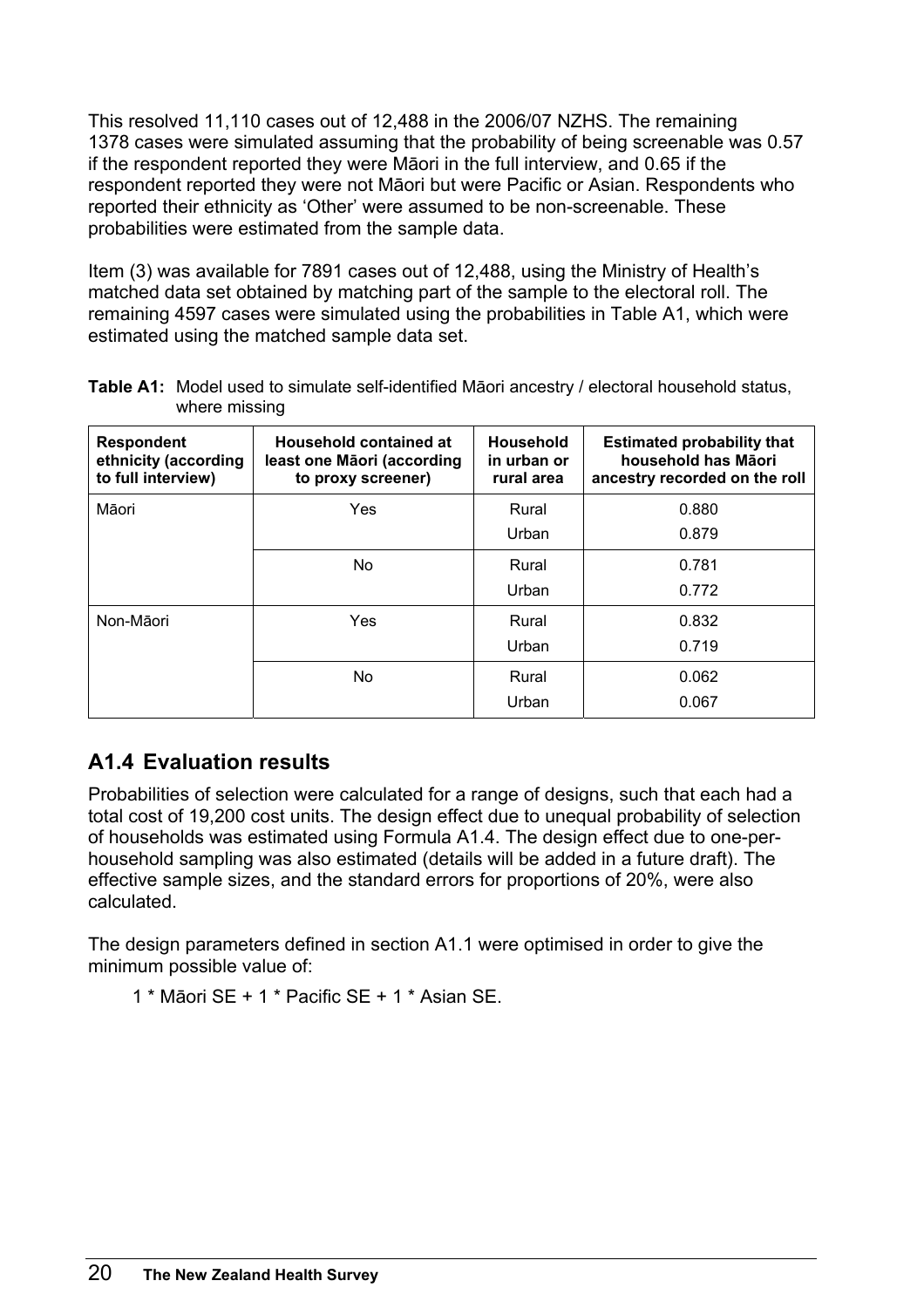This objective function was based on considering the results for several alternative objective functions. Table A2 shows options for minimising this objective, subject to different constraints on the parameters. Options 1–7 are unconstrained; that is, all design parameters have been chosen optimally to minimise the objective. Options 8–16 have some constraints imposed; for example, option 8 is the best design with no list sample (ie,  $p_{roll}$  is constrained to equal 0). In each case, the design parameters that have been constrained are shaded in the table.

In options 1–14, the values of  $m_h$  (ie, the allocation to DHBs) are not constrained. Option 15 is identical to Option 14, except that the DHB sample sizes are set to be equal. Option 16 is also identical, except that DHB sample sizes are proportional to the square root of the population.

Option 16 was the preferred design and has been implemented in the NZHS.

A summary of the conclusions from Table A2 is given below.

- In Option 1 the only objective is Māori SEs, so it is not surprising that the targeting factor is based almost entirely on Māori, with the weights for Māori meshblock and DHB densities dominating the other weights. The same goes for Options 2 and 3, where the objective is Pacific SEs and Asian SEs, respectively.
- In Option 4 the aim is national SEs, and so the design is close to equal probability, with a weight attached to '1' in the targeting.
- In Options 5, 6 and 7 the objectives are weighted sums of the Māori, Pacific, Asian and total SEs. The Ministry of Health decided on the objective function for Option 7, which is equal to the sum of the Māori, Pacific and Asian SEs.
- Comparing Option 7 to Option 8 shows that using the electoral roll results in much lower Māori SEs (0.97% vs 1.14%).
- Comparing Option 7 to Option 11 shows that the use of a household ethnicity screener results in a slight decrease in Māori SEs, a substantial decrease in Pacific and Asian SEs, and a substantial increase in national SEs. The Ministry of Health has decided that they would prefer not to have a household screener, because the improvement for Māori SEs is minor, and asking the initial contact to report on the ethnicity of all householders may create a poor first impression of the survey.
- Option 12 was included to show whether there was a benefit from the inclusion of 1 in the targeting factor; this parameter appears to have little effect.
- Option 13 was included to see whether there was a benefit from including DHB densities as well as meshblock densities in the targeting factor. It appears there is a very substantial benefit.
- Option 11 shows that the targeting should be based mainly on Pacific densities, with a smaller weight attached to Asian densities and almost none to Māori densities. This is because the Pacific population is more geographically clustered than the Māori population, so that targeting the Pacific population is more effective. Also, the electoral roll sample is available to improve Māori estimates, so that targeting can concentrate on the Pacific population. Option 14 is almost identical to Option 11, except that the weights attached to Māori densities in the targeting factor have been set to 0, for simplicity.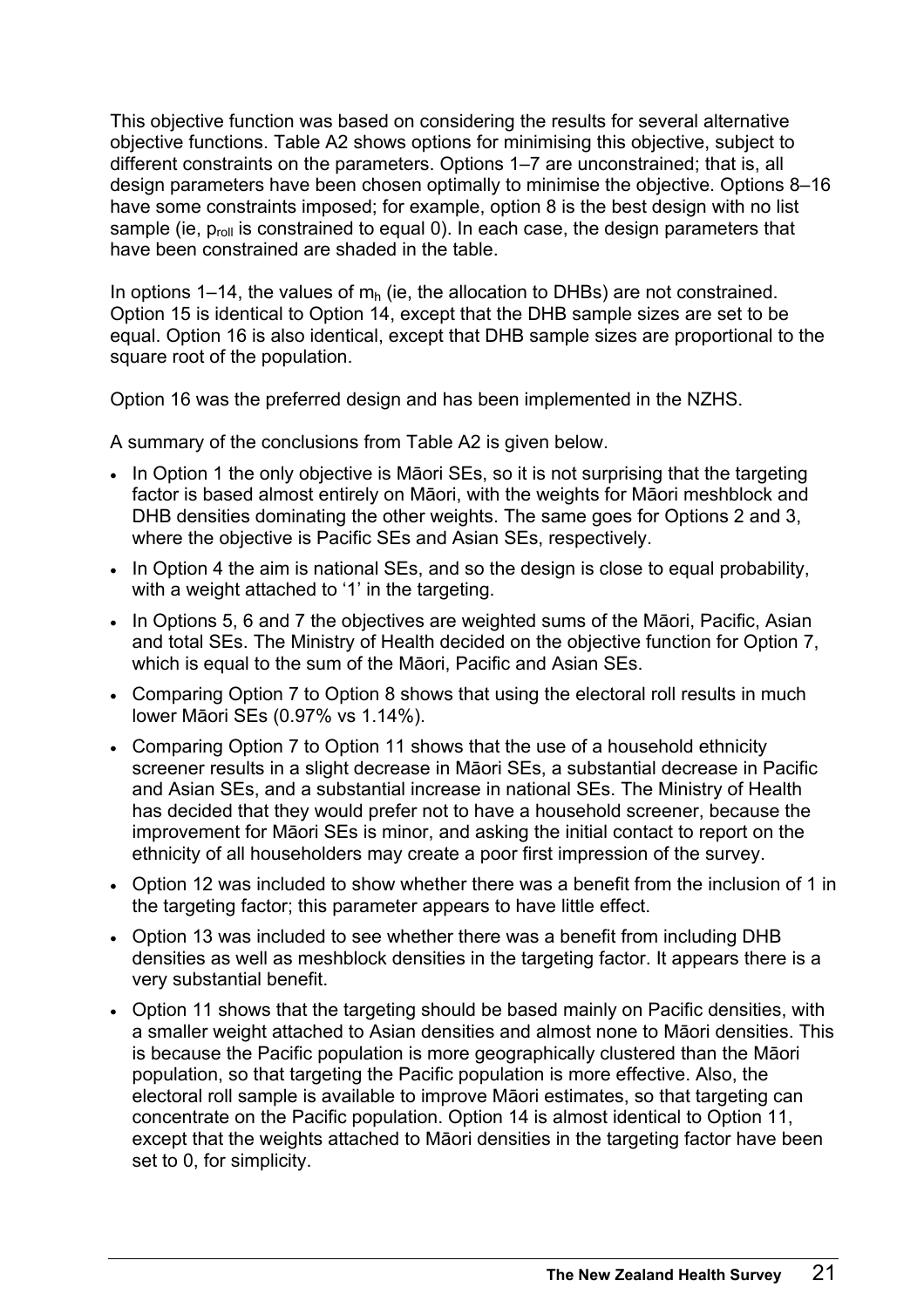- Options 15 and 16 are identical to Option 14, except that the DHB sample sizes are forced to be equal in Option 15, and to be proportional to the square root of the population in Option 16.
- Option 16 is the preferred option to be implemented.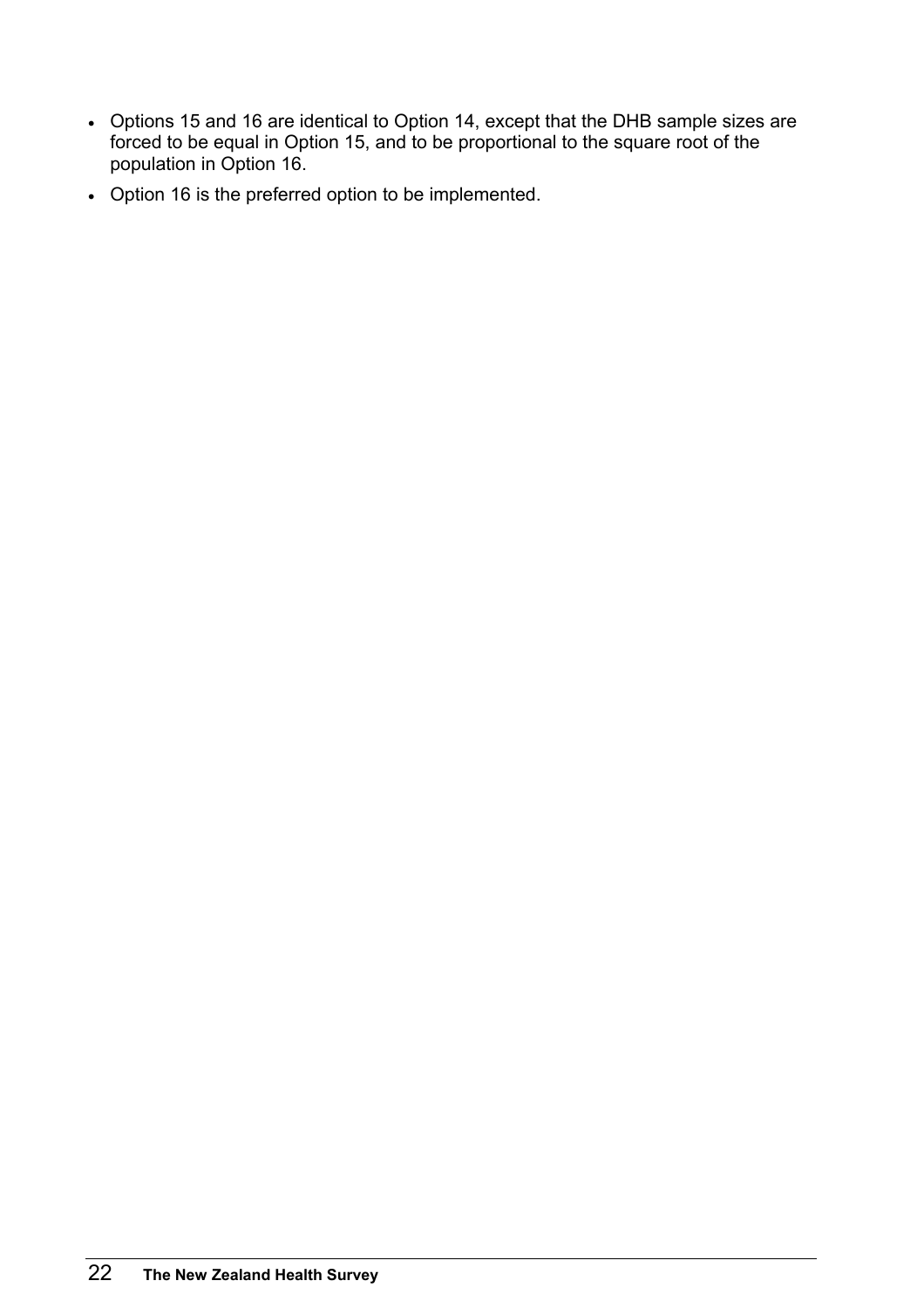| Option         | Optimal design parameters                                                       |                                          |            |           |                |                                                                           |      |           |            |               | Eff <sup>4</sup> |       | SEs (%) for proportions of 20% |       |        |                 | Area sample       | List sample | <b>Min DHB</b>                |              |     |
|----------------|---------------------------------------------------------------------------------|------------------------------------------|------------|-----------|----------------|---------------------------------------------------------------------------|------|-----------|------------|---------------|------------------|-------|--------------------------------|-------|--------|-----------------|-------------------|-------------|-------------------------------|--------------|-----|
|                | p.scrn <sup>2</sup><br>Weightings of square root densities for targeting factor |                                          |            |           |                |                                                                           |      |           |            | $p$ .list $3$ |                  | Māori | <b>Pacific</b>                 | Asian | All    | HH <sup>5</sup> | Ind. <sup>6</sup> | $HH = Ind.$ | number of<br>int <sup>7</sup> |              |     |
|                |                                                                                 | Māori                                    |            |           | <b>Pacific</b> |                                                                           |      | Asian     |            | 1             |                  |       |                                |       |        |                 |                   |             |                               |              |     |
|                | <b>MB</b>                                                                       | AU                                       | <b>DHB</b> | <b>MB</b> | <b>AU</b>      | <b>DHB</b>                                                                | MВ   | <b>AU</b> | <b>DHB</b> |               |                  |       |                                |       |        |                 |                   |             |                               |              |     |
| 1              | 0.00                                                                            | 0.00                                     | 0.00       | 0.00      | 0.00           | 0.00                                                                      | 0.00 | 0.00      | 0.00       | 1.00          | 0.00             | 0.00  | 1.00                           | 1.18  | 1.90   | 1.41            | 0.41              | 15.133      | 15,133                        | 0            | 116 |
| $\overline{c}$ | 0.00                                                                            | 0.00                                     | 0.33       | 0.00      | 0.00           | 0.33                                                                      | 0.00 | 0.00      | 0.33       | 0.00          | 0.50             | 0.00  | 0.84                           | 1.12  | 1.50   | 1.17            | 0.46              | 21,545      | 12,890                        | $\Omega$     | 48  |
| 3              | 0.00                                                                            | 0.05                                     | 0.00       | 0.33      | 0.26           | 0.01                                                                      | 0.05 | 0.23      | 0.03       | 0.05          | 0.61             | 0.09  | 0.77                           | 0.97  | 1.32   | 1.17            | 0.55              | 20,218      | 10,956                        | 1784         | 37  |
| 4              | 0.01                                                                            | 0.03                                     | 0.00       | 0.29      | 0.34           | 0.01                                                                      | 0.11 | 0.18      | 0.00       | 0.02          | 0.00             | 0.14  | 0.84                           | 1.01  | 1.46   | 1.31            | 0.47              | 13,102      | 13.102                        | 1971         | 45  |
| 5              | 0.06                                                                            | 0.10                                     | 0.00       | 0.29      | 0.21           | 0.04                                                                      | 0.03 | 0.21      | 0.02       | 0.05          | 0.57             | 0.00  | 0.80                           | 1.14  | 1.32   | 1.13            | 0.51              | 22,234      | 12,688                        | $\mathbf{0}$ | 40  |
| 6              | 0.07                                                                            | 0.10                                     | 0.00       | 0.27      | 0.26           | 0.05                                                                      | 0.07 | 0.17      | 0.00       | 0.01          | 0.00             | 0.00  | 0.88                           | 1.20  | 1.46   | 1.27            | 0.44              | 15,126      | 15,126                        | $\Omega$     | 50  |
| $\overline{7}$ | 0.00                                                                            | 0.05                                     | 0.00       | 0.00      | 0.61           | 0.06                                                                      | 0.00 | 0.28      | 0.00       | 0.00          | 0.00             | 0.14  | 0.85                           | 1.00  | 1.49   | 1.32            | 0.47              | 13,095      | 13,095                        | 1978         | 46  |
| 8              | 0.05                                                                            | 0.00                                     | 0.00       | 0.49      | 0.00           | 0.11                                                                      | 0.20 | 0.00      | 0.11       | 0.03          | 0.00             | 0.14  | 0.85                           | 1.01  | 1.48   | 1.32            | 0.46              | 13,148      | 13,148                        | 1927         | 46  |
| 9              | 0.05                                                                            | 0.00                                     | 0.00       | 0.59      | 0.00           | 0.00                                                                      | 0.29 | 0.00      | 0.00       | 0.07          | 0.00             | 0.14  | 0.85                           | 1.01  | 1.49   | 1.33            | 0.46              | 13,165      | 13,165                        | 1912         | 54  |
| 10             | 0.00                                                                            | 0.00                                     | 0.00       | 0.00      | 0.00           | 0.55                                                                      | 0.00 | 0.00      | 0.45       | 0.00          | 0.00             | 0.14  | 0.90                           | 1.03  | 1.66   | 1.34            | 0.44              | 13,055      | 13,055                        | 2015         | 47  |
| 11             | 0.00                                                                            | 0.00                                     | 0.00       | 0.30      | 0.36           | 0.04                                                                      | 0.09 | 0.19      | 0.00       | 0.02          | 0.00             | 0.14  | 0.84                           | 1.01  | 1.45   | 1.31            | 0.47              | 13,049      | 13,049                        | 2021         | 45  |
| 12             | 0.00                                                                            | 0.00                                     | 0.00       | 0.31      | 0.37           | 0.00                                                                      | 0.09 | 0.20      | 0.00       | 0.03          | 0.00             | 0.14  | 0.84                           | 1.01  | 1.46   | 1.31            | 0.47              | 13,051      | 13,051                        | 2019         | 46  |
| 13             | As option 11, but DHB sample sizes equal                                        |                                          |            |           |                |                                                                           |      |           |            | 1.23          | 1.20             | 2.27  | 2.03                           | 0.57  | 13,070 | 13,070          | 2021              | 637         |                               |              |     |
| 14             | As option 11, but DHB sample sizes proportional to square root population       |                                          |            |           |                |                                                                           |      |           |            |               | 1.00             | 1.02  | 1.83                           | 1.63  | 0.48   | 13,071          | 13,071            | 2021        | 299                           |              |     |
| 15             |                                                                                 | As option 12, but DHB sample sizes equal |            |           |                |                                                                           |      |           |            |               |                  |       | 1.22                           | 1.20  | 2.26   | 2.03            | 0.57              | 13,072      | 13,072                        | 2019         | 637 |
| $16^8$         |                                                                                 |                                          |            |           |                | As option 12, but DHB sample sizes proportional to square root population |      |           |            |               |                  |       | 1.00                           | 1.02  | 1.83   | 1.63            | 0.48              | 13,073      | 13,073                        | 2019         | 298 |

#### **Table A2:** Best designs for minimising combined criterion<sup>1</sup> (1 \* Māori SE + 1 \* Pacific SE + 1 \* Asian SE)

1 The shaded cells reflect constraints that have been imposed for that option. For example, Option 6 is the best design with no proxy screening in the area-based sample; ie,  $\,p_{\rm screen}$  is constrained to equal 0.

- 2 Proportion of area sample where screen is applied.
- 3 Proportion of approached households selected via list sample.
- 4 Criterion relative to design 1.
- 5 Number of households approached.
- 6 Number of individuals approached.
- 7 Minimum annual sample size (households) for any DHB.
- <span id="page-26-0"></span>8 Option 16 is the final design chosen to be implemented.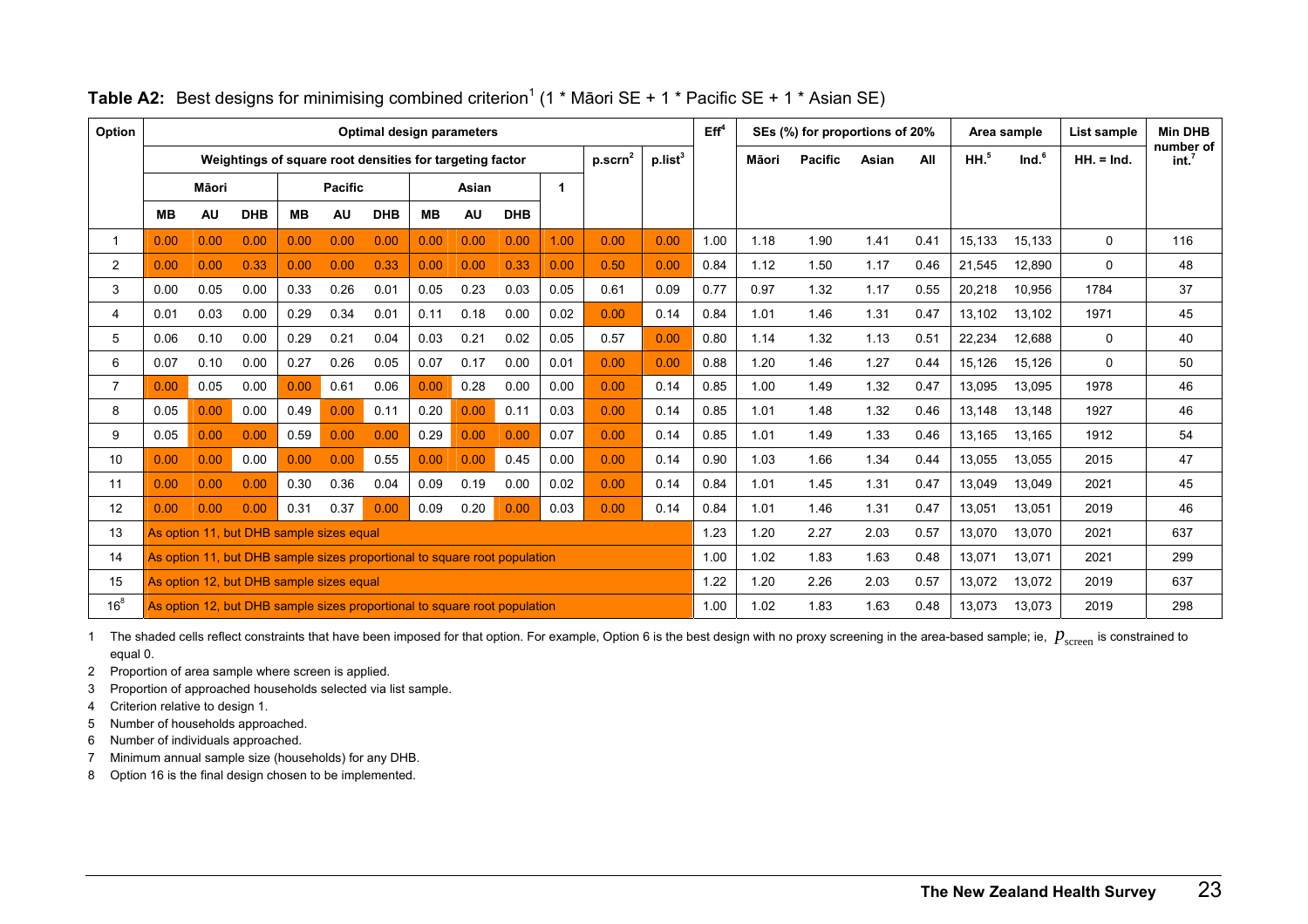# <span id="page-27-0"></span>**Appendix 2: Detailed Standard Errors for the Final Sample Design (Option 16)**

| <b>Classification</b>      | SE (%) for estimates of prevalences of 20% |          |          |  |  |  |
|----------------------------|--------------------------------------------|----------|----------|--|--|--|
|                            | Yearly                                     | 2-yearly | 3-yearly |  |  |  |
| Māori                      | 1.23                                       | 0.87     | 0.71     |  |  |  |
| Pacific                    | 1.77                                       | 1.25     | 1.02     |  |  |  |
| Asian                      | 1.53                                       | 1.08     | 0.88     |  |  |  |
| Chinese                    | 2.52                                       | 1.78     | 1.45     |  |  |  |
| Indian                     | 2.52                                       | 1.78     | 1.45     |  |  |  |
| <b>Other Asian</b>         | 2.73                                       | 1.93     | 1.58     |  |  |  |
| Tongan                     | 3.84                                       | 2.72     | 2.22     |  |  |  |
| Samoan                     | 2.63                                       | 1.86     | 1.52     |  |  |  |
| Chinese males              | 3.75                                       | 2.65     | 2.16     |  |  |  |
| Indian males               | 3.48                                       | 2.46     | 2.01     |  |  |  |
| Tongan males               | 5.85                                       | 4.14     | 3.38     |  |  |  |
| Samoan males               | 3.82                                       | 2.70     | 2.21     |  |  |  |
| Māori area worst case      | 4.10                                       | 2.90     | 2.37     |  |  |  |
| Large DHB worst case       | 1.76                                       | 1.25     | 1.02     |  |  |  |
| Medium DHB worst case      | 2.26                                       | 1.60     | 1.30     |  |  |  |
| Small DHB worst case       | 3.09                                       | 2.18     | 1.78     |  |  |  |
| Age-sex worst case         | 1.31                                       | 0.93     | 0.76     |  |  |  |
| Māori age-sex worst case   | 3.68                                       | 2.60     | 2.12     |  |  |  |
| Chinese age-sex worst case | 8.93                                       | 6.32     | 5.16     |  |  |  |
| Indian age-sex worst case  | 8.91                                       | 6.30     | 5.14     |  |  |  |
| Tongan age-sex worst case  | 13.35                                      | 9.44     | 7.71     |  |  |  |
| Samoan age-sex worst case  | 8.24                                       | 5.83     | 4.76     |  |  |  |
| All adults                 | 0.46                                       | 0.33     | 0.27     |  |  |  |